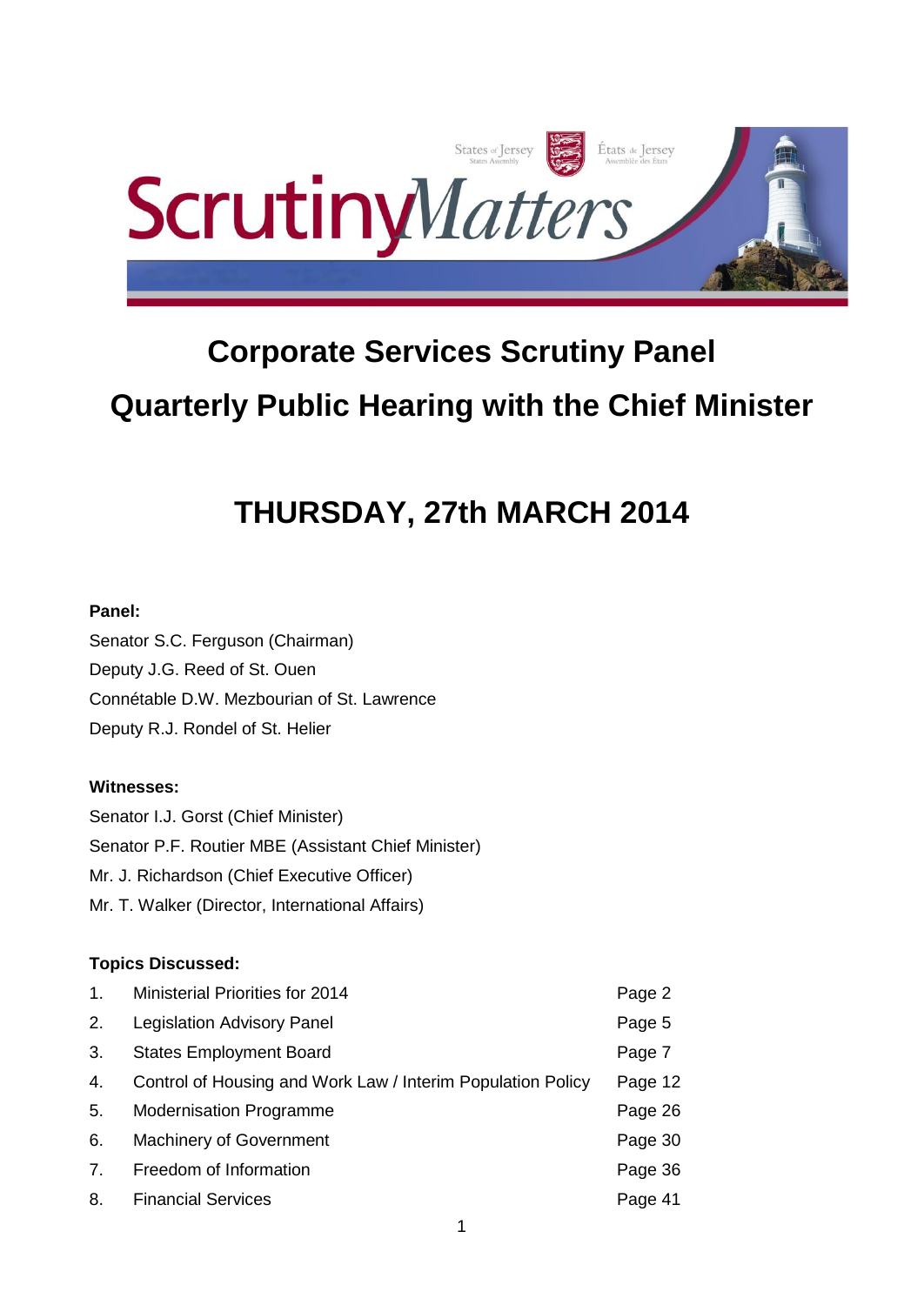## [14:31]

#### **Senator S.C. Ferguson (Chairman):**

Welcome to this hearing of the Corporate Services Scrutiny Panel. You obviously will have read them before, I think, but there is the health warning there about the conduct of the meeting and for the purposes of our transcribing staff I wonder if you could say who you are and what your position is, please? Now, if we look at your various ministerial priorities, Chief Minister, what particular matters are you going to be pushing for priority to come to the States before the end of the term?

#### **The Chief Minister:**

Good question. I suppose as always there are ministerial priorities which do not need to come to the States and then there are some pieces of legislation and regulations that do need to come to the States. So hopefully you have all had a copy which resulted from the Connétable's question in the Assembly about the legislative priorities that need to come to the States, some of those are already launched and I do not think you need me to go through them again, do you?

#### **Senator S.C. Ferguson:**

What are the top three in your list of priorities?

#### **The Chief Minister:**

Well, they are all a priority to get through, currently I suppose I have a top two, it is probably three, priorities that I want to achieve ideally before Easter and that is the launching of three, in effect, policy frameworks or strategies. One is the Enterprise Action Plan, the other is the Skills Strategy and the third is the financial services policy framework. So I am prioritising those over the next 10 days or so. I have to get those delivered. You know that we have, at the end of this week, something that has been a priority over the last two months since we last month, the e-government vision and driving that forward. That will be launched on Friday with Digital Jersey, which is tomorrow morning, is it not? So we will be delivering on that particular priority. When it comes to other strategies, of course, the interim population policy, it is important that we get that approved in the States over the next quarter. We have got the liquid waste strategy, which needs States approval, which has just been lodged. We have got the energy policy again, which has just been lodged, which we are asking the States to approve, we have got the machinery of government changes, which I am asking the States to approve. All of those I think are important.

## **The Connétable of St. Lawrence:**

These are policies, strategies that you are trying to get through; you have just referred to the legislation that will be lodged before the end of this Assembly. The list that you gave us, I am sure most Members thought was the definitive list, however since we were provided with that list the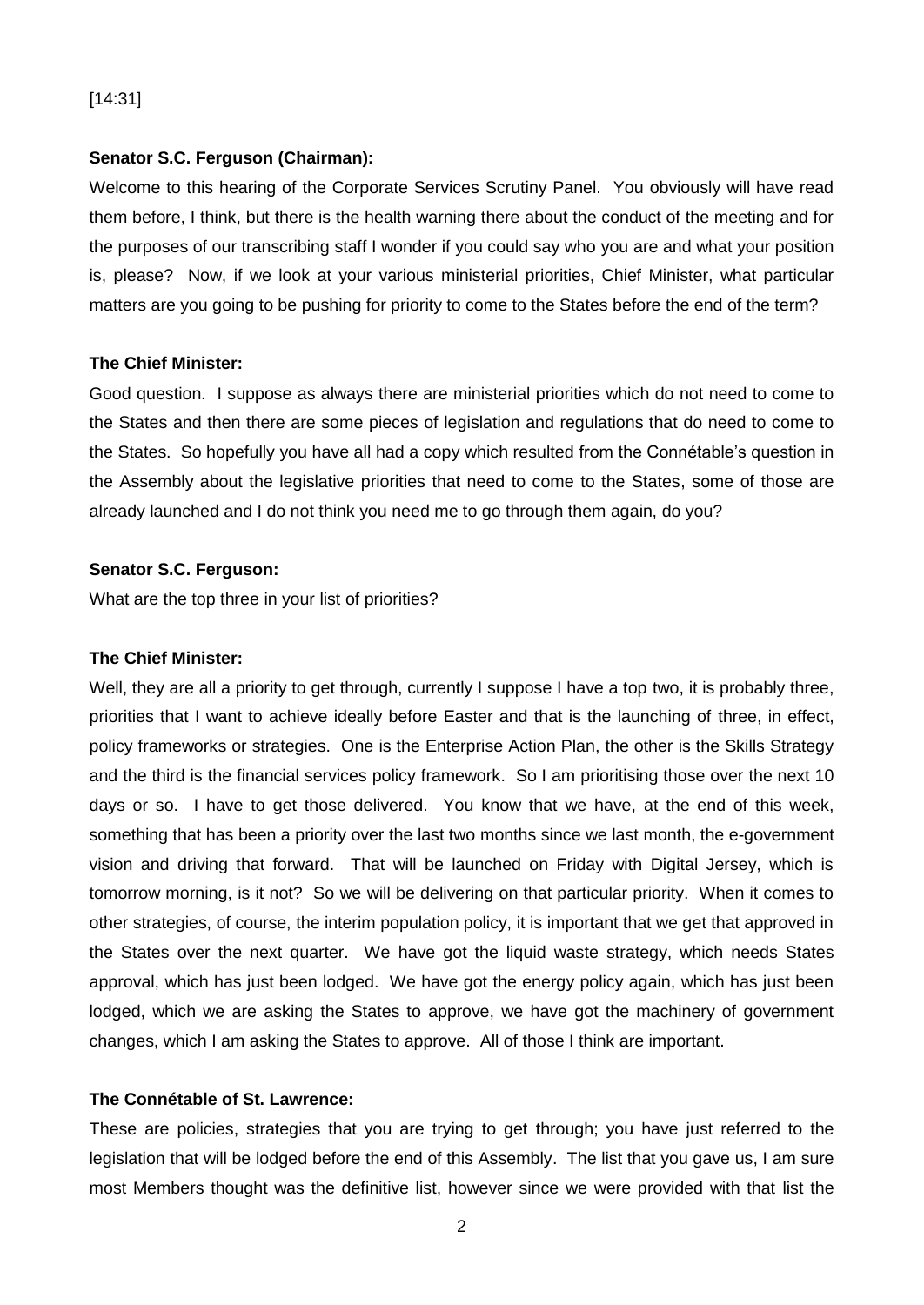Minister for External Relations has lodged the Draft International Criminal Court Law. Is there anything else that is likely to come forward?

#### **The Chief Minister:**

You raise a very good point, Connétable, those items are raised from the Legislation Advisory Panel and I think that...I am not sure that they had been consulted when we initially brought those items together. For the same reason that the treason changes arose from the Legislation Advisory Panel, the International Criminal Court, the extension of that and the changes arose from the Legislation Advisory Panel. I am not sure what else there is that is going to come from them over the time period. John is saying the Employment of States of Jersey Employee Law amendments but I think that was already noted. As far as I am aware it is that stuff which comes from the Legislation Advisory Panel, which is not the Executive, which had not been included in that list.

#### **The Connétable of St. Lawrence:**

So the list is just about definitive. That is what we can expect to be dealing with? Have you made allowances...beg your pardon?

#### **The Chief Minister:**

I hope so, yes.

#### **The Connétable of St. Lawrence:**

Have you made allowances for any of that legislation to be referred to Scrutiny and potentially delayed?

#### **The Chief Minister:**

That is a good question. We obviously have tried to, where we could on the major issues, hope that there is time for Scrutiny to fulfil their function. It may be, and I became aware earlier this week, of one particular item where actually Scrutiny timetables were going to be tight and we were going to need to think about whether it can be achieved before the election or not. So if there are problems that any particular Scrutiny Panel has with the work programme then we need to sit down and see whether it is achievable because it is important that Scrutiny scrutinises what it wishes to and has the appropriate time to do so.

#### **The Connétable of St. Lawrence:**

I think as Scrutiny members we will all agree with that sentiment. One further item on legislation if I may because I have seen Deputy Reed indicating he wishes to speak. One of your strategies, one of your main aims as I understand it is to get people back into work. In that long list of legislation, is there anything there that will achieve that aim?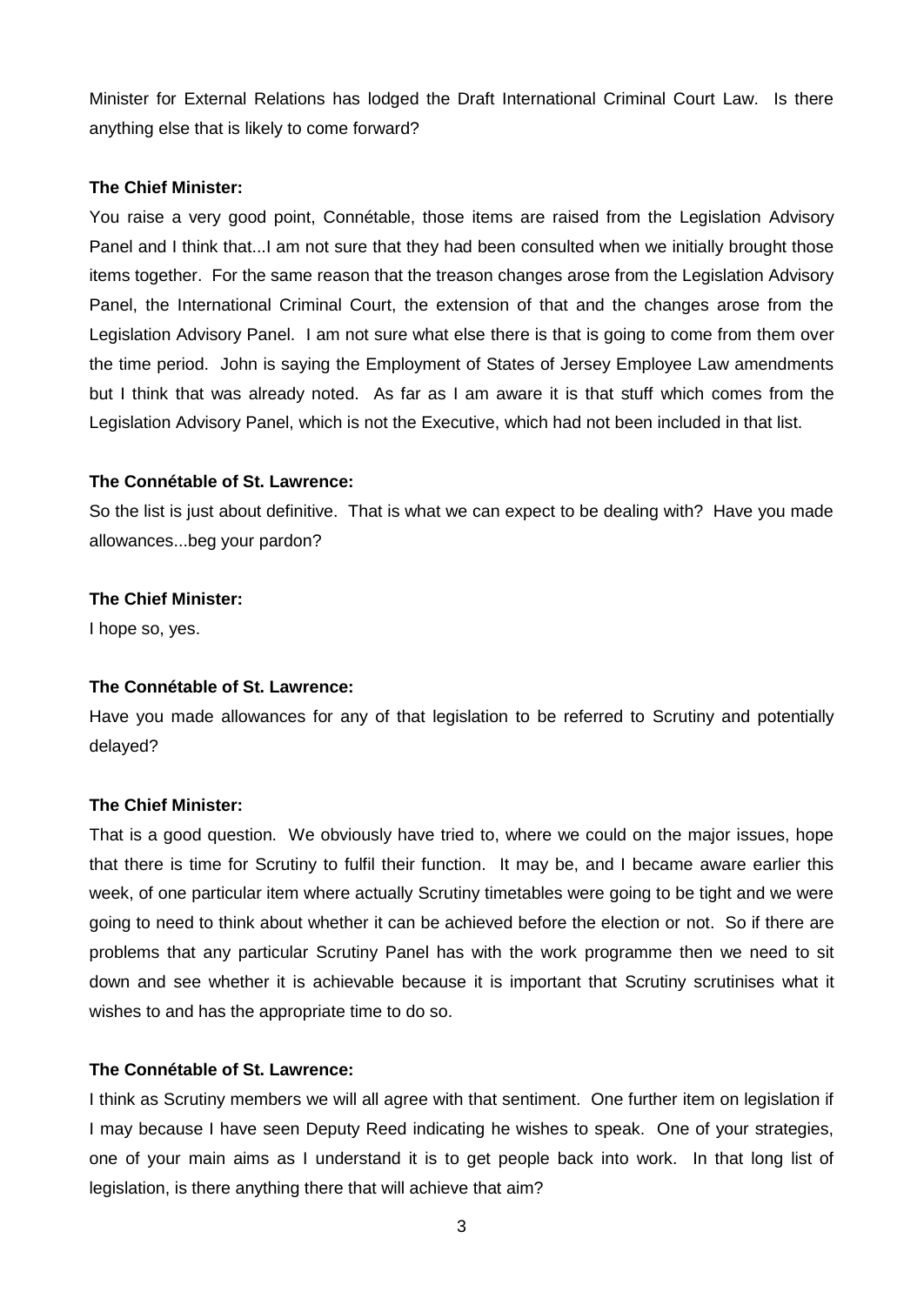Directly there probably is not because that is about the programmes that we have at social security. Of course the strategies that I have just said were my major priority for the next 10 days are directly linked with helping getting people back into work and that is the enterprise strategy and the skills strategy, and to some extent, but lesser, the financial services policy framework. So we do not need legislative changes to carry on with that but we do need to make sure we are putting in place the right strategies to enable that work to continue as well. So it remains our priority, it is just that it does not need legislation around it.

#### **Senator S.C. Ferguson:**

But you would need fiscal changes in order...I think the supply side economics is that you reduce your margin or tax rates to encourage people back to work and we have not really seen much of that, have we?

#### **The Chief Minister:**

We have not seen much interaction with the tax rates, no, that is right, but we certainly have put in place financial incentives for getting people back to work. One of the items that will come out of the enterprise action plan is looking at whether the point you have just made about tax rates, whether they need to be looked at to encourage employment. The skills strategy, again, it is not quite in its final form but one of the items there is the creation of a skilled centre, which again will have financial implications. We are looking at that as well and some of the other items that will come out of the skills strategy or programmes will require financing and that we are looking at in relation to the medium term financial plan as well. We are also looking at whether we need to perhaps prioritise or reprioritise some of the capital programme to get that out into the economy quicker as well.

#### **The Deputy of St. Ouen:**

Given one of your aims was to better co-ordinate the work of the Executive and ultimately the States, why is that we have got so many significant items that are requiring attention before the end of the term, literally the last hours of this government?

#### **The Chief Minister:**

My answer has not changed from when you asked me that same question two months ago. Unless we change the electoral cycle then we will continue to have this problem.

#### **The Deputy of St. Ouen:**

So are you saying that none of these strategies that you have just spoken about could not have been brought forward before the current date?

4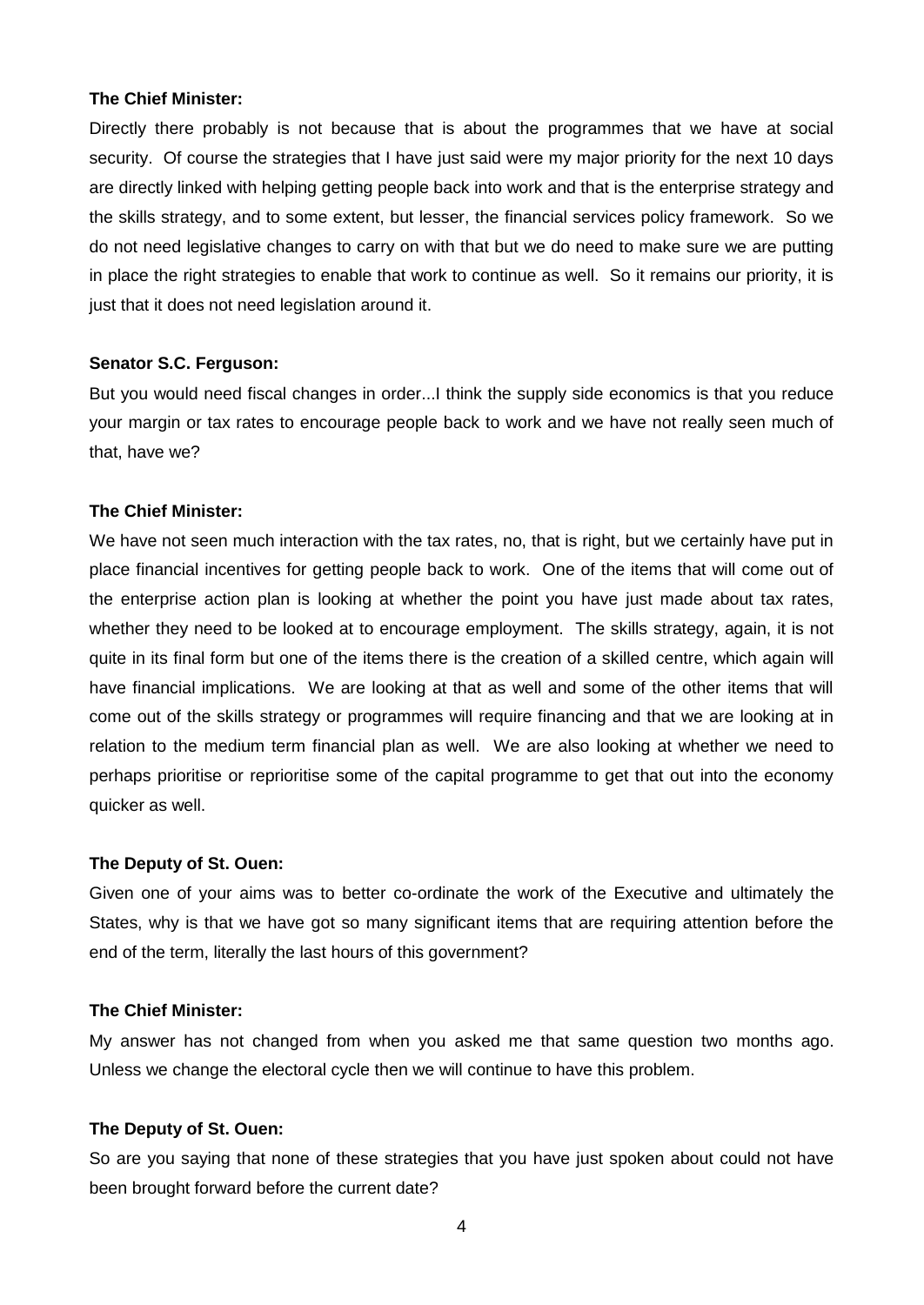I am saying we could have brought some of them forward but then the ones that we have got through would be being brought forward now.

## **The Deputy of St. Ouen:**

Could you also explain why the Legislation Advisory Panel was not consulted before you published the lodging deadlines and list of legislation that you circulated to States Members in answer to a written question?

## **The Chief Minister:**

No, I think it was just an oversight.

## **The Deputy of St. Ouen:**

So how are you going to address that particular oversight in the future?

## **The Chief Minister:**

A good question and I think one of the ways Tom and I have...I have spoken to Tom about this over the last couple of weeks and I think we need to ask ourselves whether there needs to be officer support for the Legislation Advisory Panel coming from the Executive side of government and that would ensure that we did not get to this point again in the future.

## **The Deputy of St. Ouen:**

So currently is there any requirement either placed on the Legislation Advisor Panel or indeed the Council of Ministers to talk to one another?

## **The Chief Minister:**

Is there any what?

## **The Deputy of St. Ouen:**

Share information with each party.

## **The Chief Minister:**

Is there any what?

## **The Deputy of St. Ouen:**

Any requirement, either informal or formal, for the Council of Ministers to speak to the Legislation Advisory Panel or vice versa?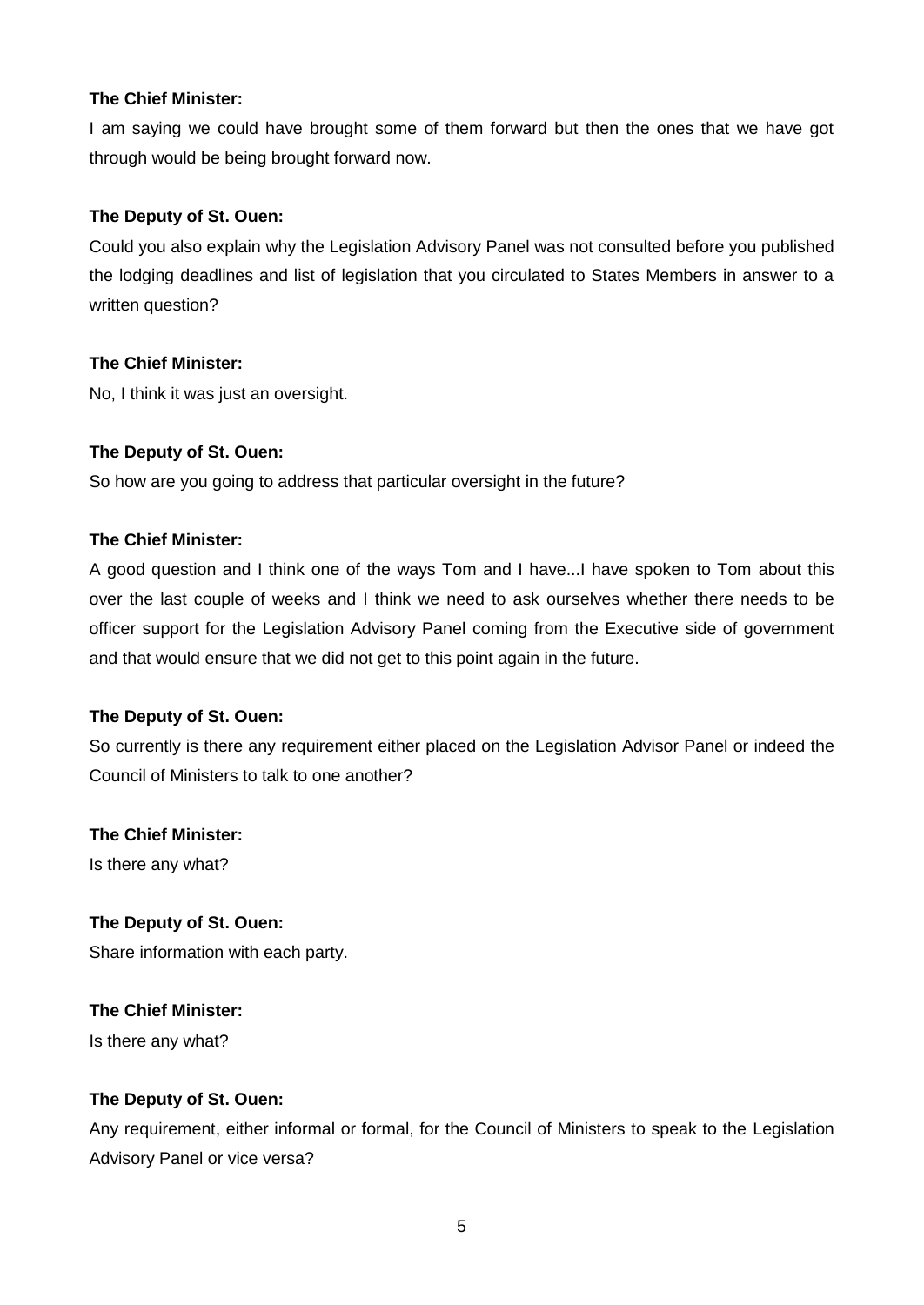I do not think there is a legal requirement to do so. If you remember the Legislation Advisory Panel is a slightly strange animal that is a remnant of the committee system and it has historically dealt with what I was told was lawyers laws. So laws that either the judiciary or the prosecution services or lawyers think need to changing, might be advising on comments that have been made by the judiciary and then they get fed through to the Legislation Advisory Panel and they beaver away on some of these issues and they have been doing it for a long, long time. One of the reasons that I think it was important that we took the judicial services functions that could be into the Executive arm of the government is so that in future we are much more co-ordinated, we know who is responsible for those sorts of things and it is not just sitting out almost as an Island doing its own thing but it is brought into government and we can plan for it, where things are taking too long we can make sure that there is a resource to ensure that those laws are dealt with in quicker time.

## **The Deputy of St. Ouen:**

So are you suggesting that the advisory panel is no longer fit for purpose?

## **The Chief Minister:**

No, I am saying that it can be changed and enhanced along the lines of how I have just described.

[14:45]

## **The Deputy of St. Ouen:**

If you have that view why have you not brought forward proposed changes to address the matter along with other proposals that you are bringing to the States?

## **The Chief Minister:**

The States agreed that...I am just forgetting the exact term now that we used to describe it, legal and...can Tom just help me with the term?

## **Director, Internal Affairs:**

Back in September...

**The Chief Minister:** No, just give me the term. **[Laughter]**

**Director, Internal Affairs:** Justice and legal services.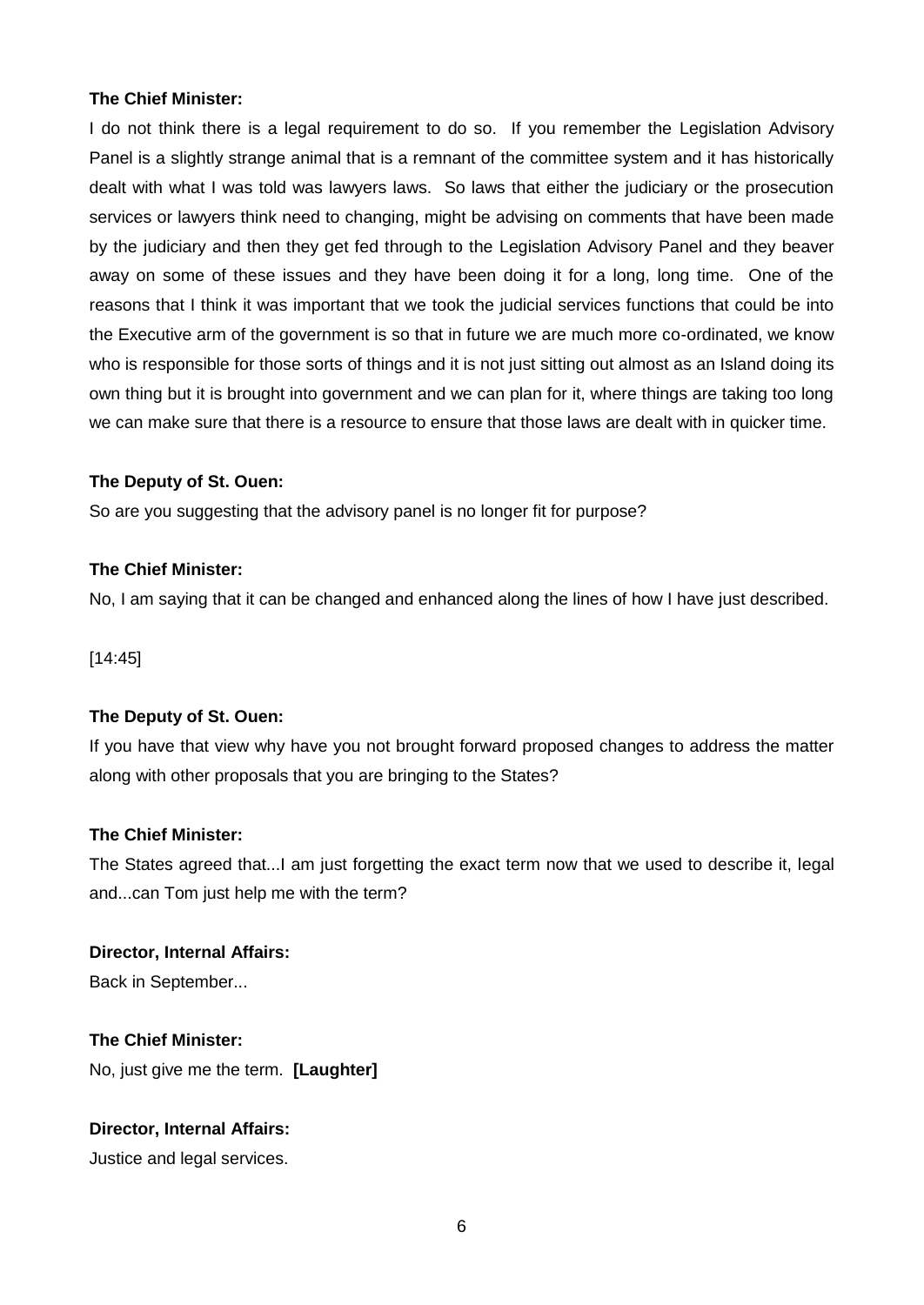That is it, justice and legal services. That piece of work will result in the changes and enhancements that we have just described and I think you are indicating are necessary.

#### **The Deputy of St. Ouen:**

You anticipate those changes to happen when? Please do not say this term.

#### **The Chief Minister:**

Well, I cannot win, can I? **[Laughter]** Because clearly you are asking me why I have not done things quicker and earlier and I have not solved the whole of the world's woes, and now you are telling me: "Whatever you do, do not solve this one before October" so I am not sure what you are really asking me.

## **Senator S.C. Ferguson:**

Okay, moving on. States Employment Board: how is the development of the draft law progressing?

#### **The Chief Minister:**

Well, I have a copy, draft copies, that we were going to...have we brought them with us today?

#### **Chief Executive Officer:**

I do not have copies today, but I can certainly email them to you.

## **The Chief Minister:**

So it is in good progress, it is down on the list to be debated in the States before summer.

#### **Senator S.C. Ferguson:**

So when are you going to lodge it?

#### **Chief Executive Officer:**

The dates are aimed for debate in June, which means we have to lodge at the end of April.

#### **The Deputy of St. Ouen:**

Can you remind us, is the draft law currently being consulted upon, or is it the regulations that are going to be consulted on? Can you just remind us what the process is?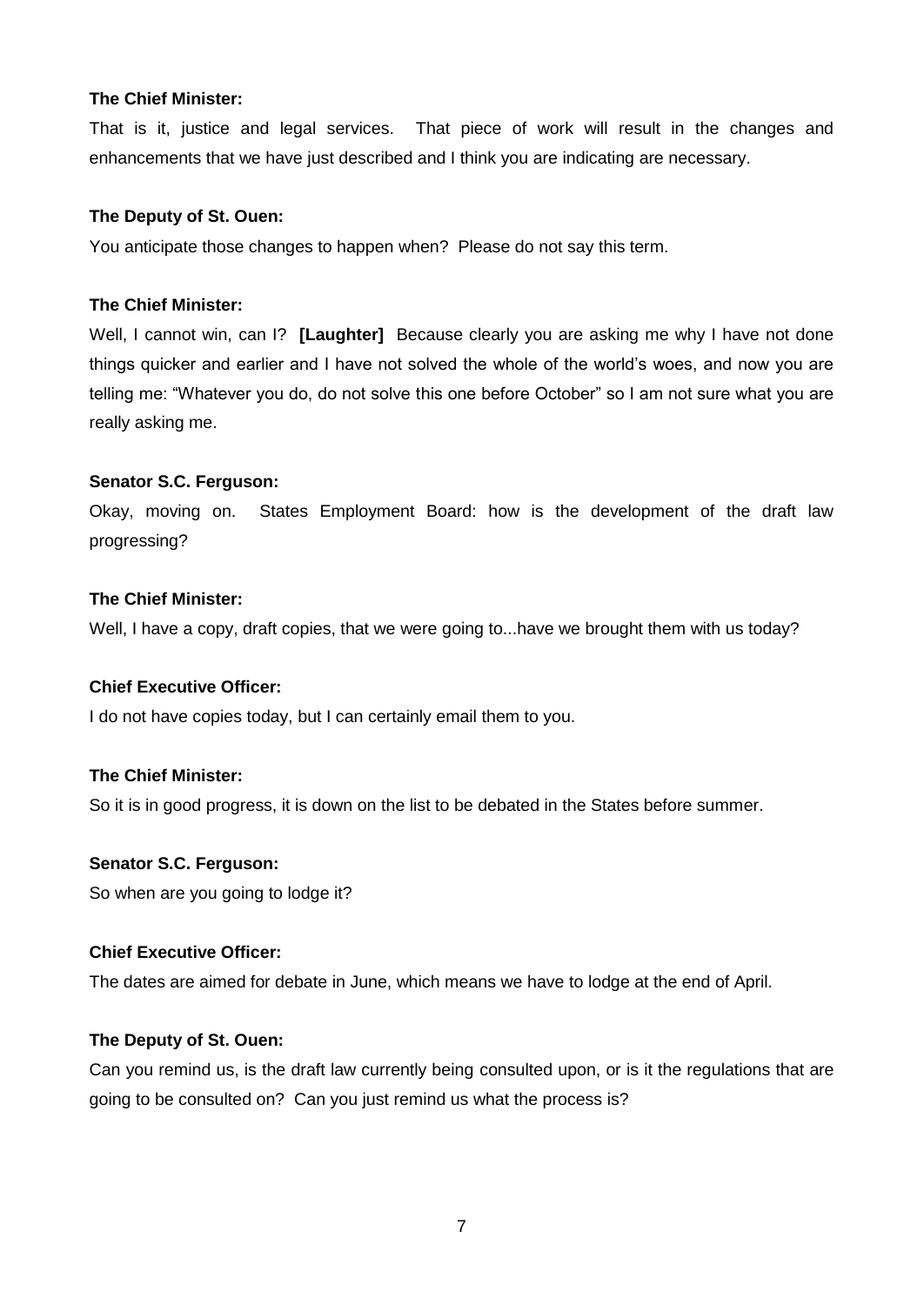It will go to States Employment Board, they will obviously have to agree it and officers have been working on it along with the Appointments Commission and it might be something that...I am not sure that it needs wider consultation than that but, again, it might be something that Scrutiny wish to look at.

#### **Deputy R.J. Rondel:**

So that law has been drafted and you are able to share that with the Panel?

#### **Chief Executive Officer:**

We have got the draft amendments to the law, they just came through yesterday, so we just have to go through them. We have one or two queries on them but generally they are in a position where they can certainly go to the States Employment Board and to yourselves for comment. They are draft and I know there will be a few changes to be made.

#### **Deputy R.J. Rondel:**

So we could expect those, what, next week.

#### **Chief Executive Officer:**

I can get you a copy, yes.

#### **Senator S.C. Ferguson:**

In the C. and A.G., the Comptroller and Auditor General's report on the Internal Audit Department she made the observation that the Chief Internal Auditor should be able to meet with the Audit Committee without any other officers present. Are you going to make it possible for the H.R. (Human Resources) director to meet with the S.E.B. (States Employment Board) without any other officers present?

#### **The Chief Minister:**

I would have no problem with that because in a way the H.R. director has a sort of dual accountability anyway to the C.E.O. (Chief Executive Officer) and through employment issues to the States Employment Board. So the H.R. director is, unless there is some other unforeseen circumstances, always present at the States Employment Board. It is not something that we had given any thought to but I do not see a problem with it as I sit here.

#### **Senator S.C. Ferguson:**

It is just that obviously sometimes it is better...it is a good thing to be able to meet with the Board without any other officers present.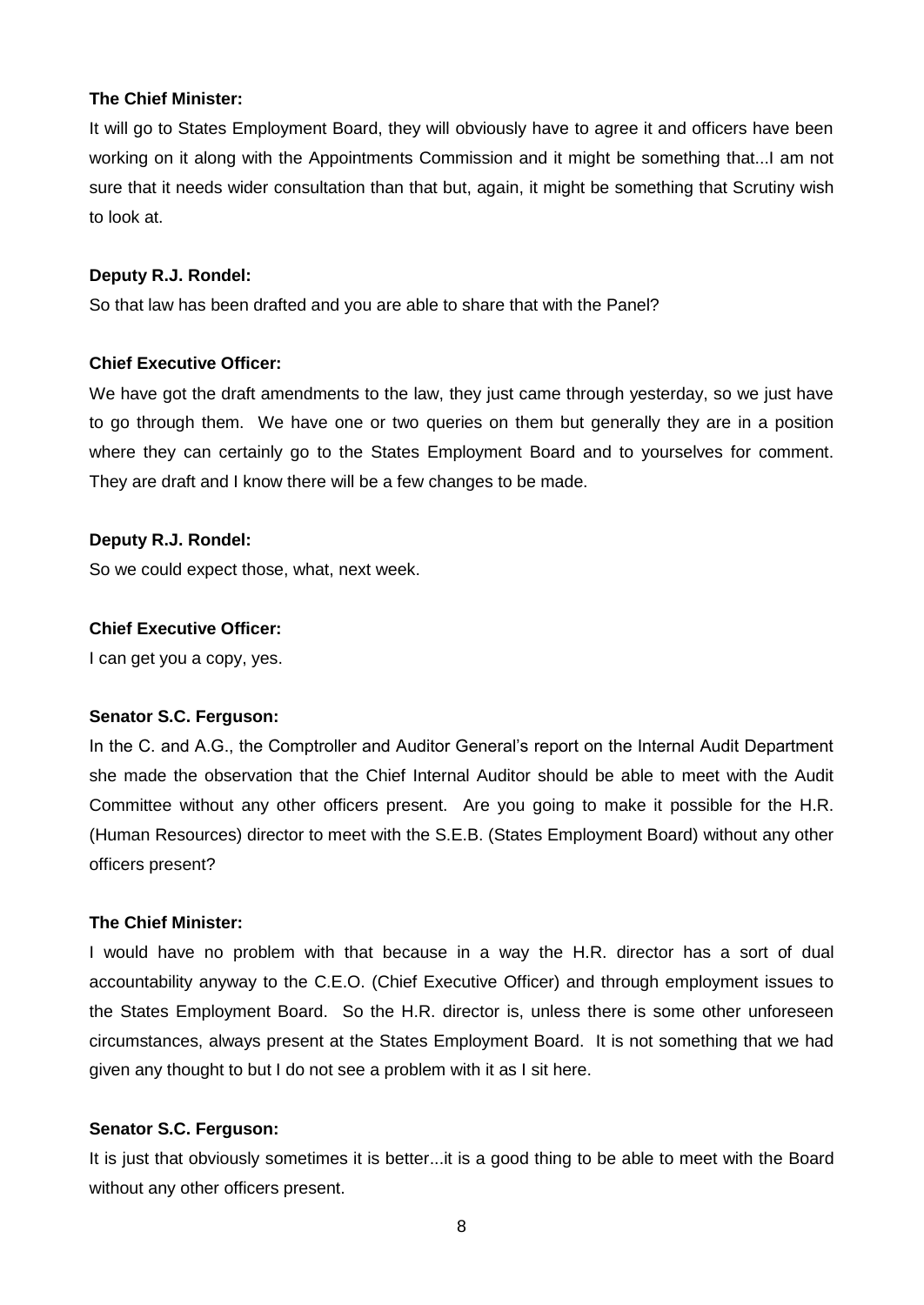It is a very...I do not see any problem with it is the thing I should say, but it is a very different function from the internal audit function which is going around making sure that departments are complying with financial directives and other sorts of governance issues, whereas the...

#### **Senator S.C. Ferguson:**

Code of conduct.

#### **The Chief Minister:**

...H.R. director is dealing with employment matters. But your point is well made in light of the changes that we are proposing to the employees law because we will be dealing with policies in the same way that we deal with financial directions from a financial perspective. So it is a point well made and it is something we will need to consider.

#### **The Deputy of St. Ouen:**

Could you inform us whether or not the likely amendments to the law relating to the States Employment Board will be significant?

#### **The Chief Minister:**

I suppose it depends what you mean by significant. I think there will be significant improvements because it will, as I say...there will be a direct and clear policy direction to all departments when dealing with H.R. matters.

#### **The Deputy of St. Ouen:**

So are you aiming to distance yourself from the wage agreements and the like, that you currently are involved in?

#### **The Chief Minister:**

We are aiming to make sure that it is quite clear what politicians should be involved with and what officers should be involved with so that both can be held accountable accordingly for the things that they are responsible for. This States Employment Board has very clearly, during wage negotiations, believed that the States Employment Board political lead should set the policy and the mandate and then officers should go and negotiate and deliver on that mandate and they needed some flexibility to deal with it in the way they thought fit in those negotiations within the parameter set by the politicians rather than this coming together as we might have seen in the past. I think it has worked very well.

9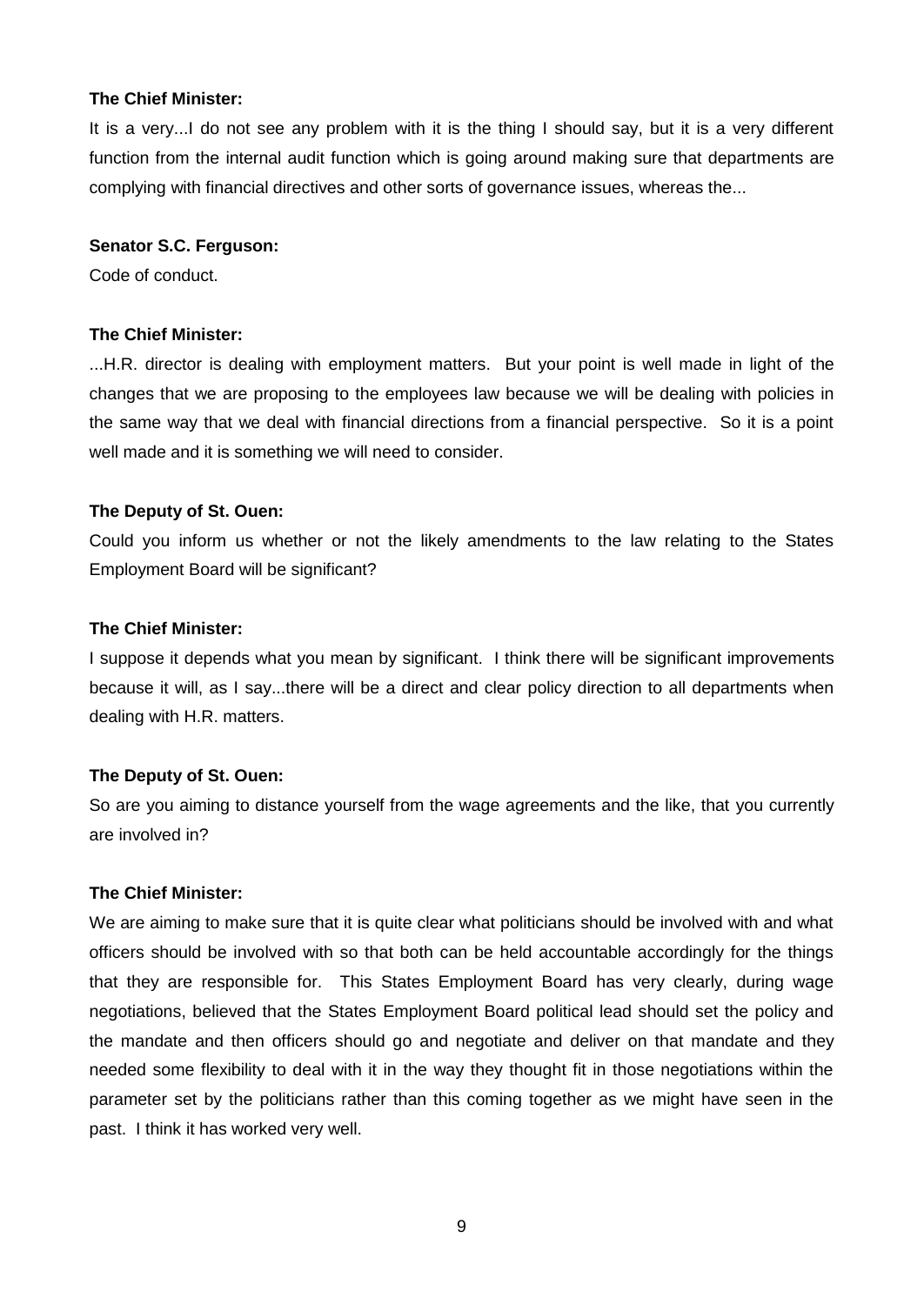## **Deputy R.J. Rondel:**

Has that process commenced for the next round for next year?

## **The Chief Minister:**

I do not think it is has.

## **Chief Executive Officer:**

No, we do not normally start negotiations until the very end of this year ready for the 2015 wage award, but obviously with elections and the new States Employment Board being formed towards the end of the year, we would probably be into early 2015 before those negotiations start to give the S.E.B. the opportunity to consider what their pay award and pay strategy would be.

## **Deputy R.J. Rondel:**

That would be from January 2015 those awards?

**Chief Executive Officer:**  Yes.

**Deputy R.J. Rondel:** So they would be backdated?

## **Chief Executive Officer:**

Yes.

## **The Deputy of St. Ouen:**

What role do you see the States playing in the new arrangements for the States Employment Board?

## **The Chief Minister:**

The States Employment Board, ignoring for a minute what I said about the Legislation Advisory Panel because it is slightly different...the States Employment Board is the last of the old-fashioned committees and the States approves the Members of the States Employment Board. Anybody can be elected from the floor of the Assembly on to the States Employment Board and it acts as a committee. So the majority decision is the decision that is taken and acted upon.

## **The Deputy of St. Ouen:**

The question was: what role will the States play?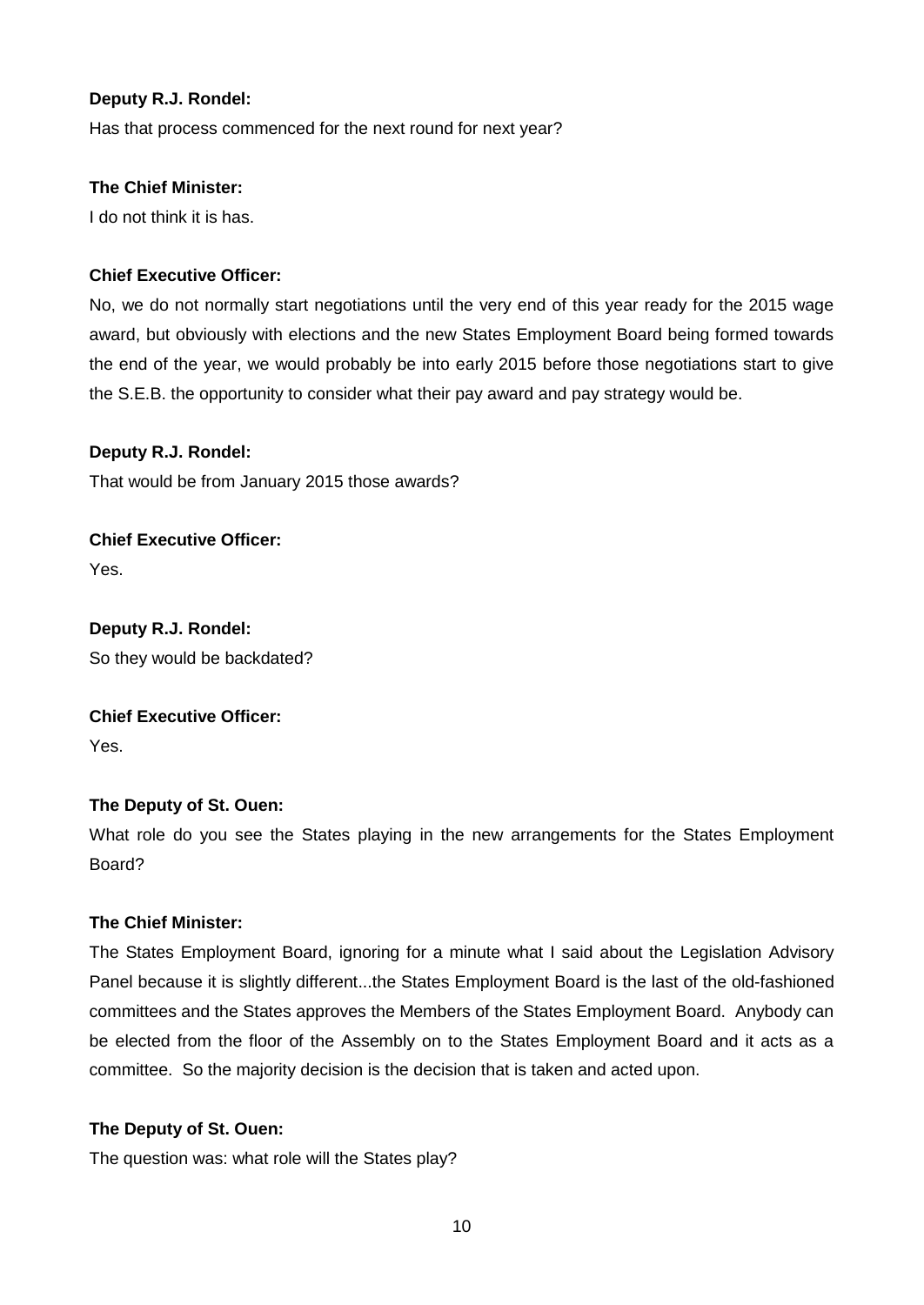Well, they play exactly that role. They place the people on the committee in the same way that they always have done.

#### **The Deputy of St. Ouen:**

The States will no longer be required to sanction allocations of funding to provide for...

#### **The Chief Minister:**

No, that does not change, that stays in the budget process in the same way that it always has done.

#### **The Deputy of St. Ouen:**

So if the States are required to set the policy regarding overall levels of pay...

#### **The Chief Minister:**

Well, no, they are setting the policy...they are setting the envelope within which pay deals can be reached.

#### **The Deputy of St. Ouen:**

So I come back to the role of the States Employment Board because once the States have agreed an overall envelope then from what you have just described earlier, it is the role of officers and others to deal with the finer details and negotiate with the unions.

## **The Chief Minister:**

No, the States sets the overall envelope. The States Employment Board then sets the negotiating remit for the officers, which may or may not be...one would hope, in the first instance, it is within the overall envelope agreed by the States and then officers go away and they do that negotiation. But, as you know, any negotiation you do not show your hand right at the start and in the last 3 year pay deal, equally, as you know, we had to go slightly beyond what was the overall envelope that was set within the overall States budget, rather than just that envelope because the envelope, as you know, included nothing for 2 years.

#### **The Deputy of St. Ouen:**

Then one must question why the States are required to agree the envelope when it can be ignored.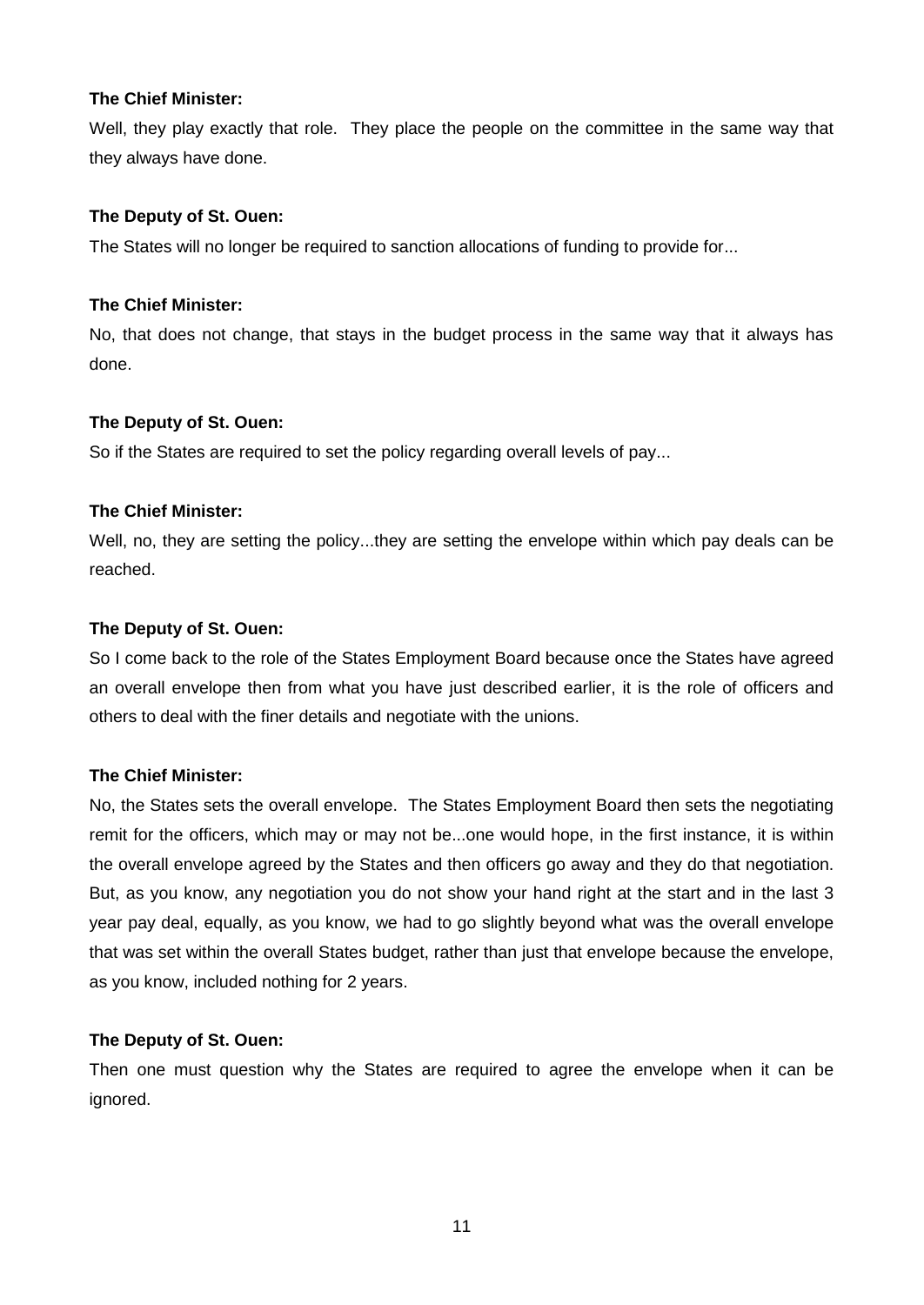Well, it is a difficult thing for governments because you cannot...the States has to agree the overall budget for the government. Within that has to be something for staff salaries but at the same time nobody wants to be in the position where you have determined what the pay negotiation or wage rise or freeze or whatever it is will be by reference simply to a legislative decision. It is a problem that has always been there in setting government employees pay. It is not...I cannot think of a methodology whereby you remove it.

#### **Deputy R.J. Rondel:**

Right, thank you. We are just going to move on to the Control of Housing Work Law. You have committed to undertake post implementation review of the new Control of Housing Work Law before July this year. Do you see you are still on track to be able to meet that timescale?

#### **The Assistant Chief Minister:**

I have got no reason to believe that we will not meet that timescale. We are certainly aiming for it. The officers are collating as much information as they possibly can and...

#### **Deputy R.J. Rondel:**

What specific work towards that have you done so far?

## **The Assistant Chief Minister:**

I have not had a direct report back from the officers on the specific piece of work but I know they are aiming for that timetable and I have not put any pressure on them currently because I know that they are wanting to meet that timescale. I have had no indication they are not going to meet that timescale.

#### **The Deputy of St. Ouen:**

Is there no standard reporting procedure that your officers are required to follow to keep you informed of progress or otherwise around the delivery of a particular review that you have made a commitment to deliver by a certain date?

## **The Assistant Chief Minister:**

We meet continually. We meet on a daily basis discussing things and I think the thing which they have been currently focusing on is the manpower returns. As you have been aware over the last few weeks there have been comments about the manpower returns being made and I know the department has been working extremely hard over the last few weeks to ensure that the manpower returns are completed in a satisfactory manner.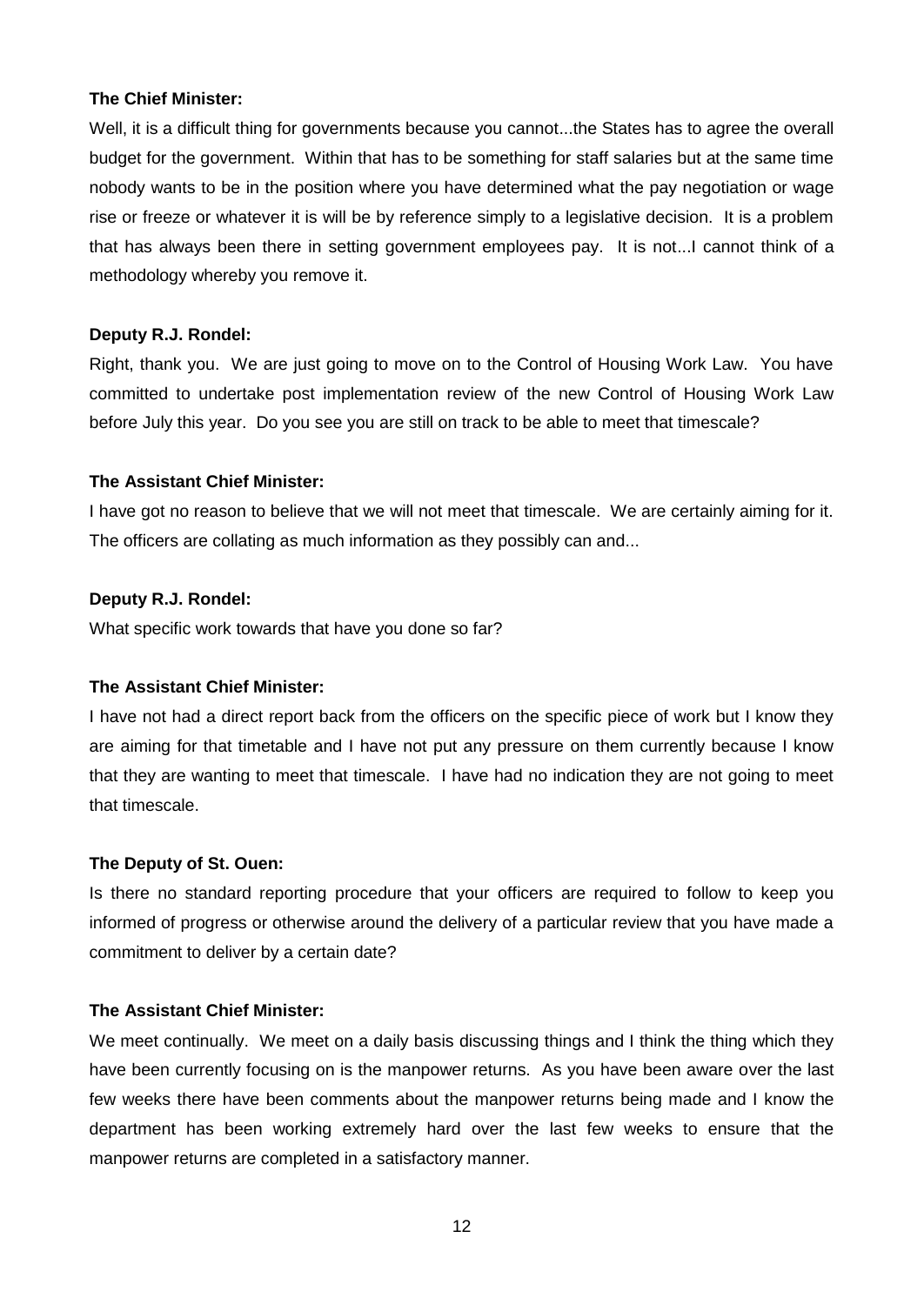So are you saying you cannot give us any assurances at all that any work to review the postimplementation of the new Control of Housing and Work (Jersey) Law has been undertaken?

## **The Assistant Chief Minister:**

I am assured that the work is carrying on at the current time.

## **Deputy R.J. Rondel:**

Due to the fact there are delays you still do not see that as an issue as delivering your review by July?

## **The Assistant Chief Minister:**

I have no indication that that is the case, certainly. Perhaps it may be useful if...John, I know, has had an update of where we are with the manpower returns. I have been in meetings all morning about Control of Housing and Work (Jersey) Law but I have not any updates of today's figures but...

## **Senator S.C. Ferguson:**

Have you asked when the report is going to be out?

## **The Chief Minister:**

The post-implementation report, with the information I have got in front of me, is that it will be completed by July, which is the timetable that you have.

## **Chief Executive Officer:**

A lot of the work that is coming out, the analysis we are doing now on the manpower returns is very rich data to feed into that post-implementation report. That is crucial that we are getting the depth of data now that we have never had in the past, but that will give us very good direction indicators for the future. But, as unfortunately we announced a couple of weeks ago, there was a delay in analysing that data because there was so much to analyse but as of yesterday we were up to 52,019 employee returns, which is 93 per cent, which is pretty much on a par with what the Statistics Unit would have used in the past to conduct their analysis.

[15:00]

## **The Deputy of St. Ouen:**

I have no wish to challenge what you just said but on 17th March the Statistics Unit issues a press release which stated that the delay in the availability of this manpower data and the consequential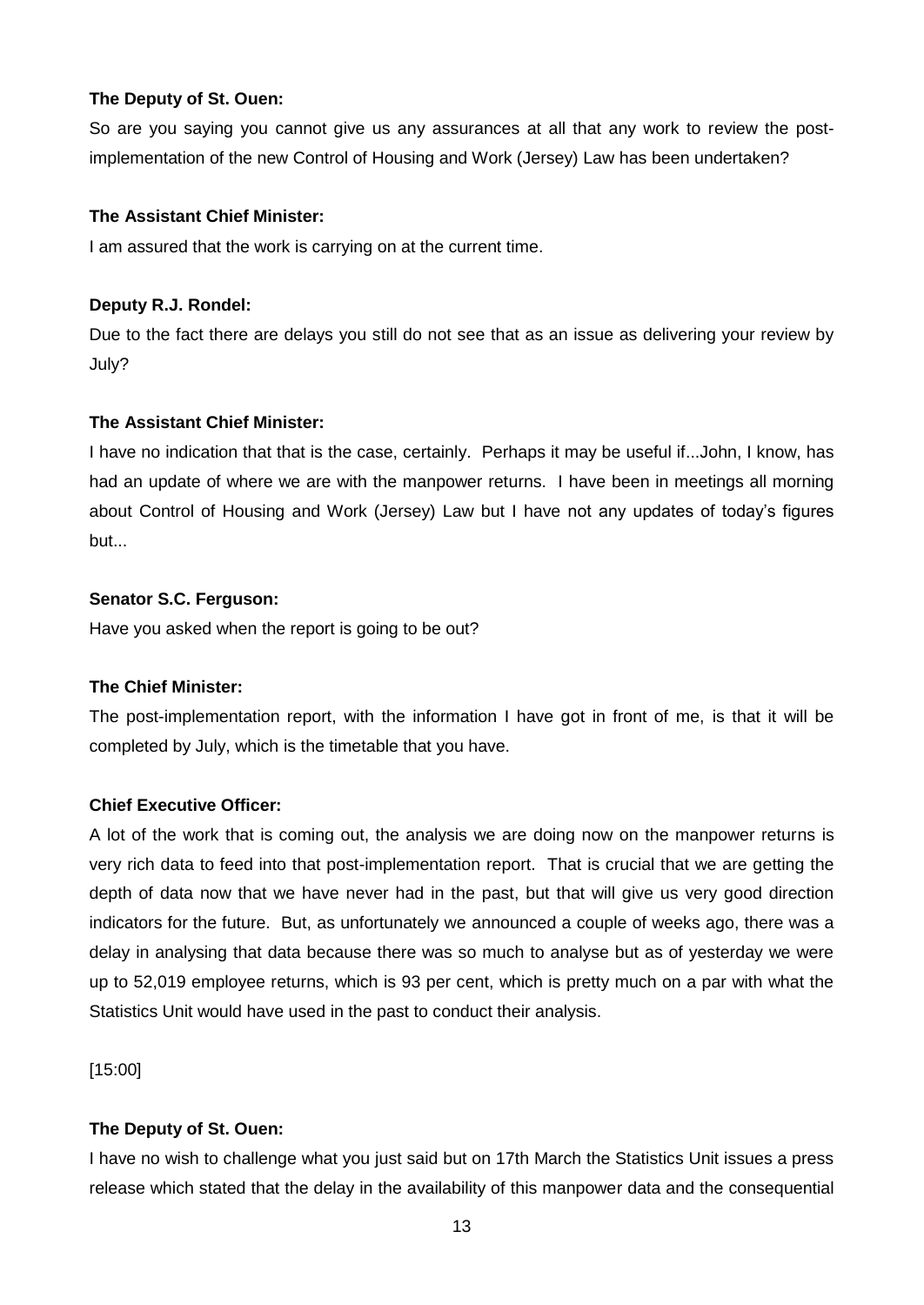impact on the comprehensive validation and analysis exercise performed by the Statistics Unit and hence on the schedule of pre-announced release dates to which the Statistics Unit independently operates. In other words, they, the Statistics Unit, had to postpone publication because of the lack of data and yet you are telling me that you have the data and everything is progress well.

## **The Chief Minister:**

No, James, that is not what John was saying. It is not what Paul was saying. We accept of course and we also issued a press release and comment on the release of the Statistics Unit and they are saying there because of the data that we are now collecting on the manpower returns the prepublicised dates of the reports that they were due to publish could not be met. We are obviously not...that is not something that we are, as politicians, pleased about and we have put resource to make sure that that data gap is minimised in the shortest possible timescale. What John is saying to you this afternoon is that since that release, which was, as you say, only on the 17th so we are 10 days ago, we are now in the position that John has explained, so that data gap has largely been overcome to the point that historically stats have been satisfied with the percentage of remaining gap. That now means that the Stats Unit will be able to go away and undertake their work, which is what they do and have always done when we give them data. That work will then take a number of weeks to complete as well. So the data gap has been narrowed in those 10 days but it still means that Stats have to go away and do their manipulation - I use the word "manipulation" in a statistical sense - of those numbers.

#### **Deputy R.J. Rondel:**

That was my question. So just to confirm, you are 93 per cent reliable and that is enough for the Statistics Unit to commence their work, is that what you are saying?

#### **Chief Executive Officer:**

Let us be clear, we have, as of 26th March a number of employees for whom returns have been made now sitting at 93 per cent. So with that data, which is comparable with the levels which previously the Statistics Unit would have started to do their analysis and manipulation or...

#### **Deputy R.J. Rondel:**

So would they now be able to commence that...

## **The Assistant Chief Minister:**

Analysis.

#### **Chief Executive Officer:**

They would be able to commence that analysis, yes.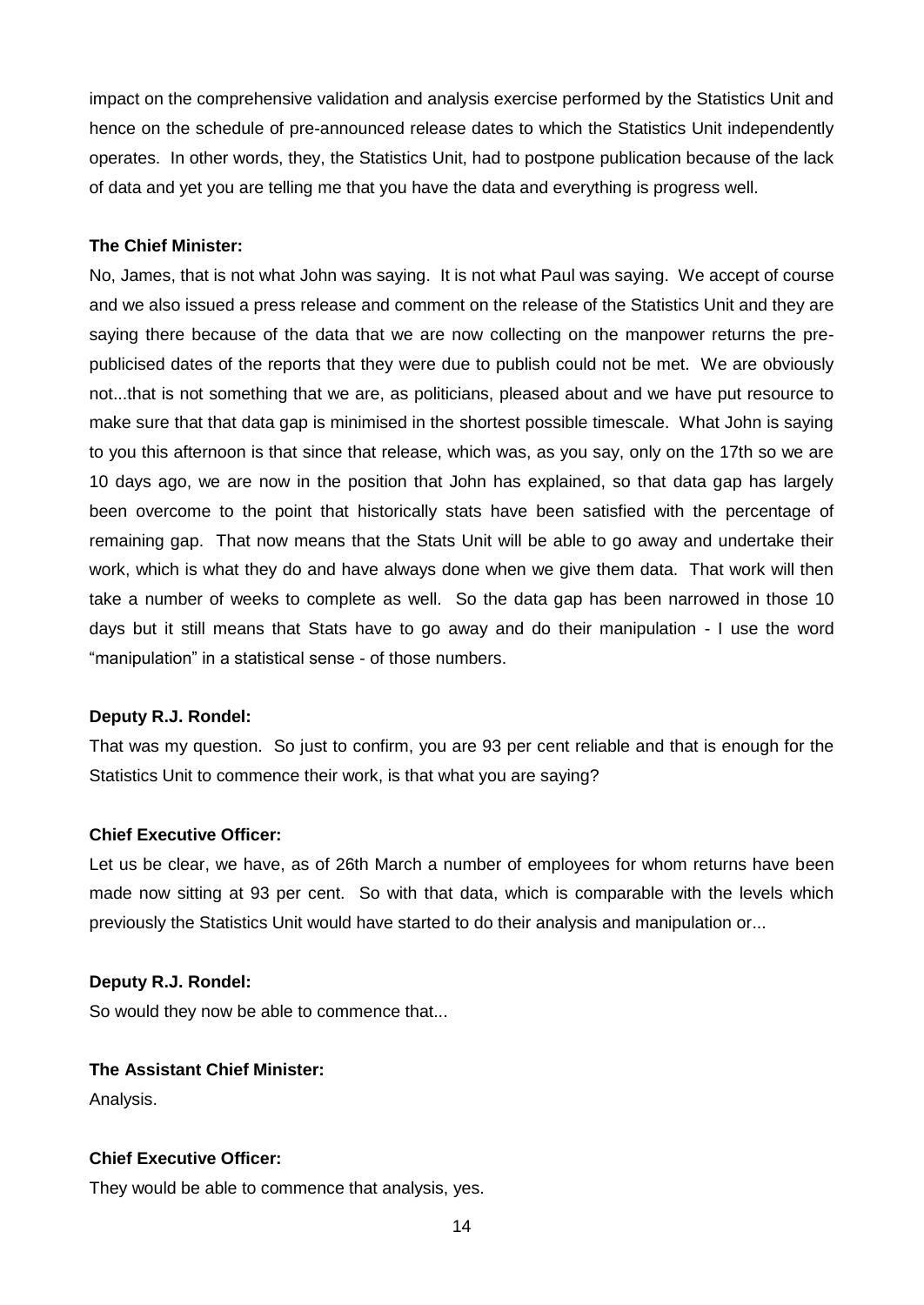#### **Deputy R.J. Rondel:**

What is the percentage that triggers that? Is it always about 93 per cent?

#### **Chief Executive Officer:**

The Chief Statistician is saying normally he would expect to be working above 90 per cent. His obvious preference is at 95 plus but in the past it has always been somewhere around, things we are talking about have reached that figure. The number of businesses who have returned is slightly lower but, of course, a number of the gap is the fact that those where there are still ones to come in are very much one-man operators.

#### **Deputy R.J. Rondel:**

Would it not have been possible to put in more resources slightly earlier to avoid the Statistics Unit not being able to fulfil and...

#### **The Chief Minister:**

You could say it was our own generosity that resulted in the delays because we gave employers an extra month in which to deliver their returns so, I suppose, expected there to be a consequential delay. When it became apparent that there was not just a consequential delay but that we need to protect the resourcing, that is what we have done.

#### **The Assistant Chief Minister:**

There is a major difference between the information which is being collected now and what was before. It was just a basic number of qualified...

#### **Deputy R.J. Rondel:**

We understand that, but that was earlier on. That was at the time when employers had filled the new forms out.

#### **The Chief Minister:**

Yes, but they were given an extra month.

## **The Assistant Chief Minister:**

They were given an extra month to provide all the additional information, which they never had to provide before.

#### **Senator S.C. Ferguson:**

Yes, they were given an extra month because of all the problems with these...how much testing did you do of that software?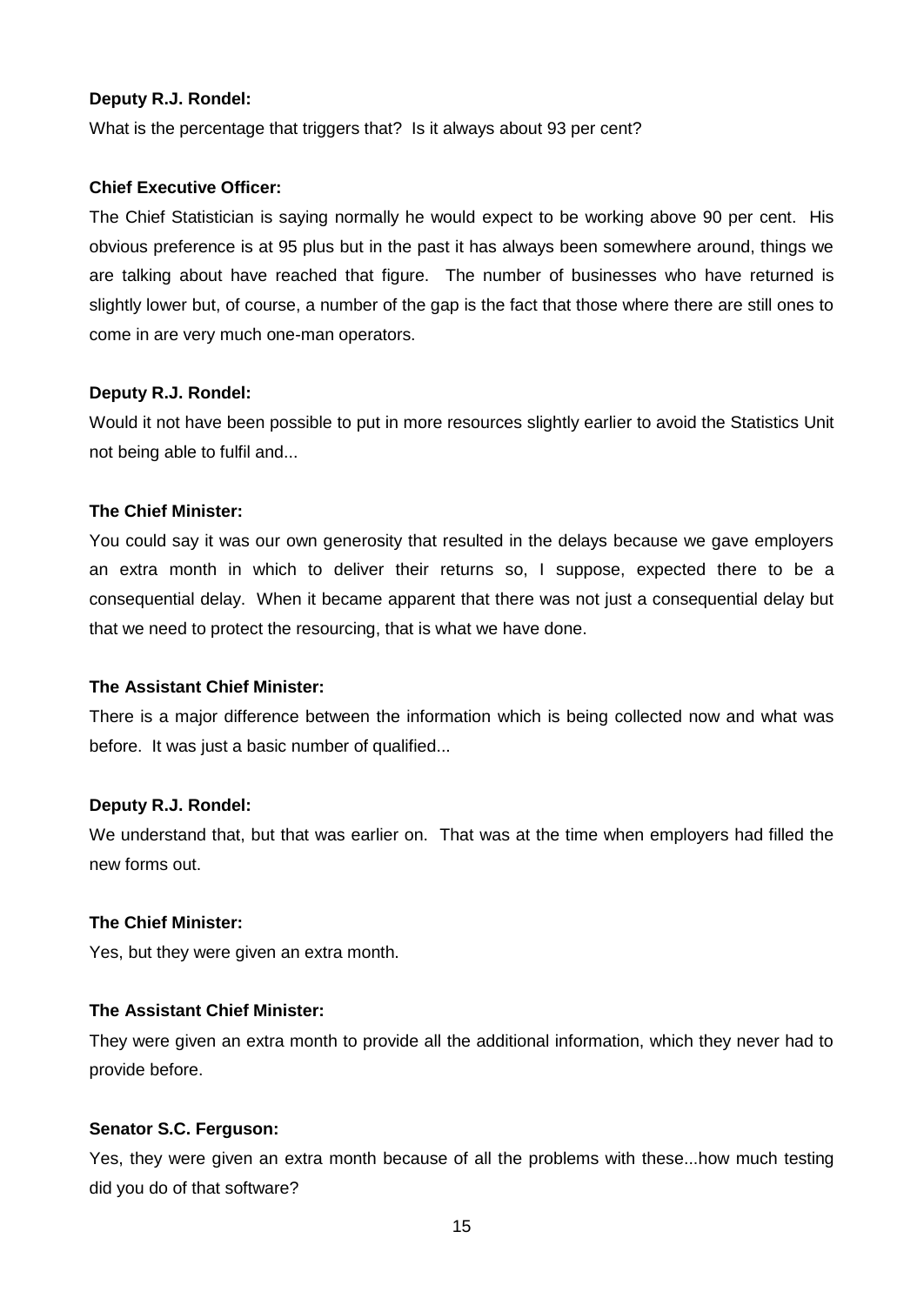Unfortunately we do not have Paul with us because he is not in the office this week, he would be able to tell you the operational detail.

#### **Senator S.C. Ferguson:**

Are you going to have the same problems as you go on with e-government?

#### **The Chief Minister:**

No, e-government is a completely different footprint.

#### **Senator S.C. Ferguson:**

No, that is e-government, surely.

#### **The Chief Minister:**

No, no...well...

## **Senator S.C. Ferguson:**

Doing my employment return...

#### **The Chief Minister:**

No, Chairman, on the one hand, yes, it is. On the other hand, e-government is a different project about putting about an enterprise bus in between and linking up these, but anyway we will no doubt come on to that. What we have said to Paul and the Population Office is that there have got to be improvements in that system and process by the time of the next manpower return and they have said that that is the case and, again, working off tax figures, it is off the back of the tax system and we are working together to make sure that the problems we had on the first return are not replicated on the next return.

#### **Senator S.C. Ferguson:**

So are we going to have enough information from this to be of use during the interim population debate?

#### **The Chief Minister:**

Do not forget this is about the manpower returns, so this is about the number of people in work and the population debate is far wider than that.

#### **Senator S.C. Ferguson:**

Well, yes, but it is a relevant part of it, come on.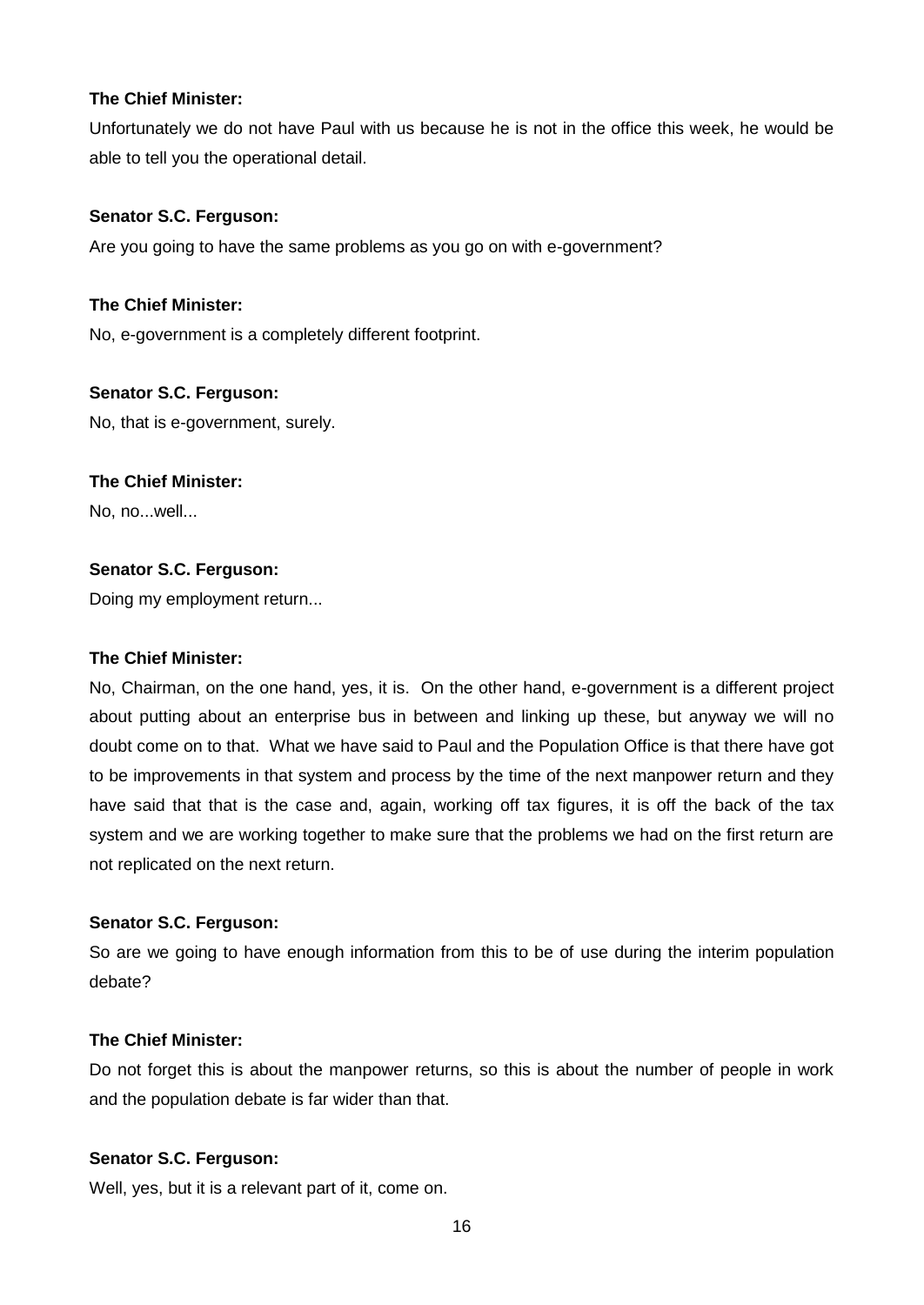Well, I am not sure...I do not quite see that it is because the manpower returns will be the number of people in work and the breakdown of 5 year under and 5 year over jobs in the (j) cats or whatever, licensed, they are called now. So we would not want to consider a population policy based, I do not think, on that, that policy is far broader, is it not?

#### **The Deputy of St. Ouen:**

Are you suggesting that there is additional information that is unavailable because the Chief Statistician has delayed releasing the Jersey resident population 2013 and his proposed...

#### **The Chief Minister:**

No, no because that is...

## **The Deputy of St. Ouen:**

...date was 18th June.

#### **The Chief Minister:**

No, just a minute, that one is relevant. I absolutely accept that, it is the first one that you read out which was the total workforce or what is the report called? James, you have because you have just read from the...

## **The Deputy of St. Ouen:**

The Jersey Resident Population 2013.

#### **The Chief Minister:**

No, no, the first one.

#### **Chief Executive Officer:**

The one you have your hand on, the news release.

## **The Deputy of St. Ouen:**

Labour Market and Population. There are two.

#### **The Chief Minister:**

Exactly, there are two. The labour market one is the one I have made the comments about. I fully accept that the resident population is important to the population debate but it was never proposed that those numbers would be available prior to the debate anyway.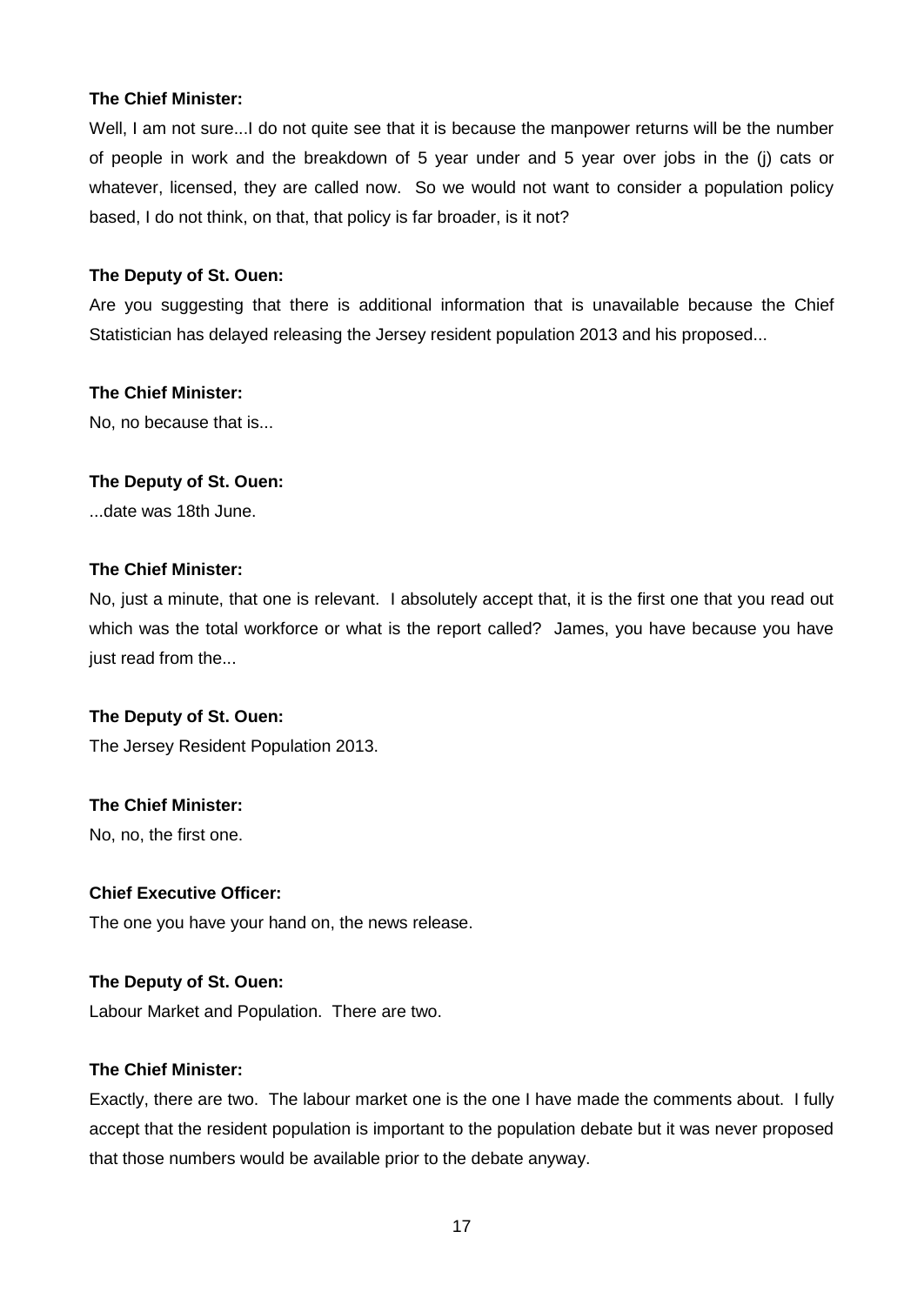#### **Deputy R.J. Rondel:**

You said improvements would have to be made before the next manpower, do you mean in terms of software or...?

#### **The Chief Minister:**

You are asking me a technical operational issue there and, as I say, Paul's not here but John might be able to...

## **Chief Executive Officer:**

There are two elements. The one the Chairman touched on first was we need to look at the simplicity and ease of use for those filling them in, because there were some complaints that it was quite a complicated set of things to fill in so that is quite easy to look at. Then the second is certainly when the data comes in we need to make sure that we have got the analysis of it clear so that we have a more streamlined approach than this time. I think it was just the sheer volume and the fact that we had more data coming in than we have ever had before and it was making sure that we can analyse properly to get information out...

#### **Senator S.C. Ferguson:**

With respect, it was an awful thing to log on to. I tried it. In the end I put in the returns manually. It really was appalling.

## **The Chief Minister:**

We accept that and, as I say, we have said that that cannot happen again.

#### **Deputy R.J. Rondel:**

Since the law was implemented in July last year, what matters, if anything...well, we know about the matters we have discussed but are there any other matters that have given you cause for concern in relation to the new law, the implementation?

## **The Assistant Chief Minister:**

We meet on a fortnightly basis with...I have spent the morning meeting with employers, we are looking at their licences and we are discussing with them the need to employ local people. It is a culture change which I think people are trying to come to terms with. We point out to the employers that there are a lot of local people who are looking for work and if the application for somebody to join their business, the C.V. (curriculum vitae) or job description is at a level which there are people in the Island that can do their job they need to be looking at employing local...you ask me about what the difficulties are or whatever but it is really just a culture change, trying to get the culture change among the community.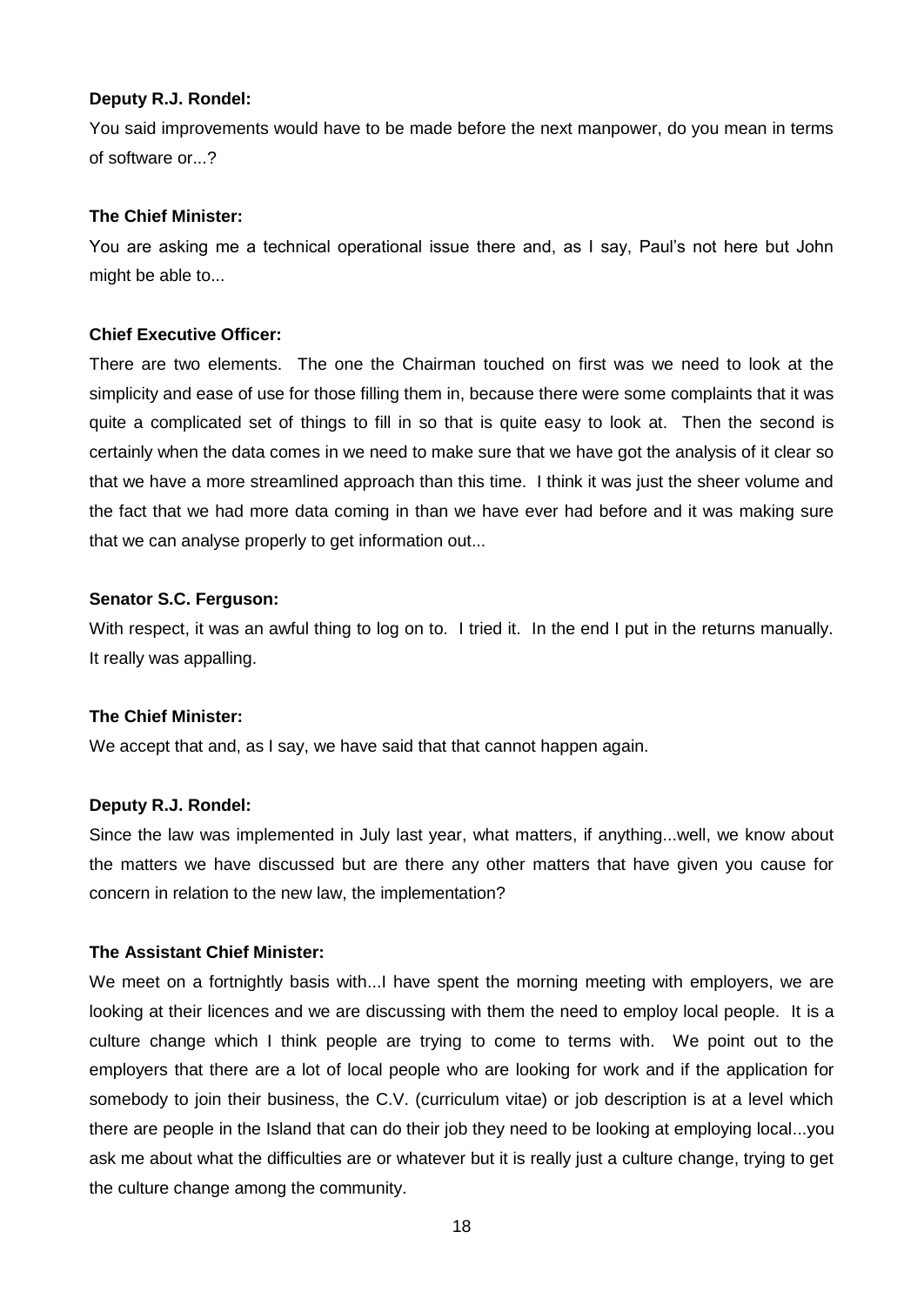## **Deputy R.J. Rondel:**

Culture change for the employer or the employee?

#### **The Assistant Chief Minister:**

For both, for the employer and employee. Both, certainly.

#### **Deputy R.J. Rondel:**

What is the reaction and feedback from businesses that you are receiving?

## **The Assistant Chief Minister:**

It is mixed. We are getting some very positive, very good employers who are really working to employ more local people within their business and then there are others who are finding it a challenge. We have to, in certain circumstances...if it is not a particularly skilled job and there are people in the Island who could be trained to do that particular job, well we are having to be a little bit tough with them unfortunately.

## **Deputy R.J. Rondel:**

How are you monitoring this feedback and information? Are you collating the information in data form?

## **The Assistant Chief Minister:**

Through the applications which we deal with on a fortnightly basis.

## **Deputy R.J. Rondel:**

Are you seeing a pattern that perhaps it is smaller businesses that are being affected more?

#### **The Assistant Chief Minister:**

Not in particular, no. It is across all businesses. All businesses are needing to think about doing things in a different way.

#### **Deputy R.J. Rondel:**

Because I know in my constituency I have had a number of people showing very big concern, who employ less than 10 staff, and are having very severe difficulties employing local people. It has almost been detrimental to their own business, the effect. Are you saying you are not seeing any of these concerns?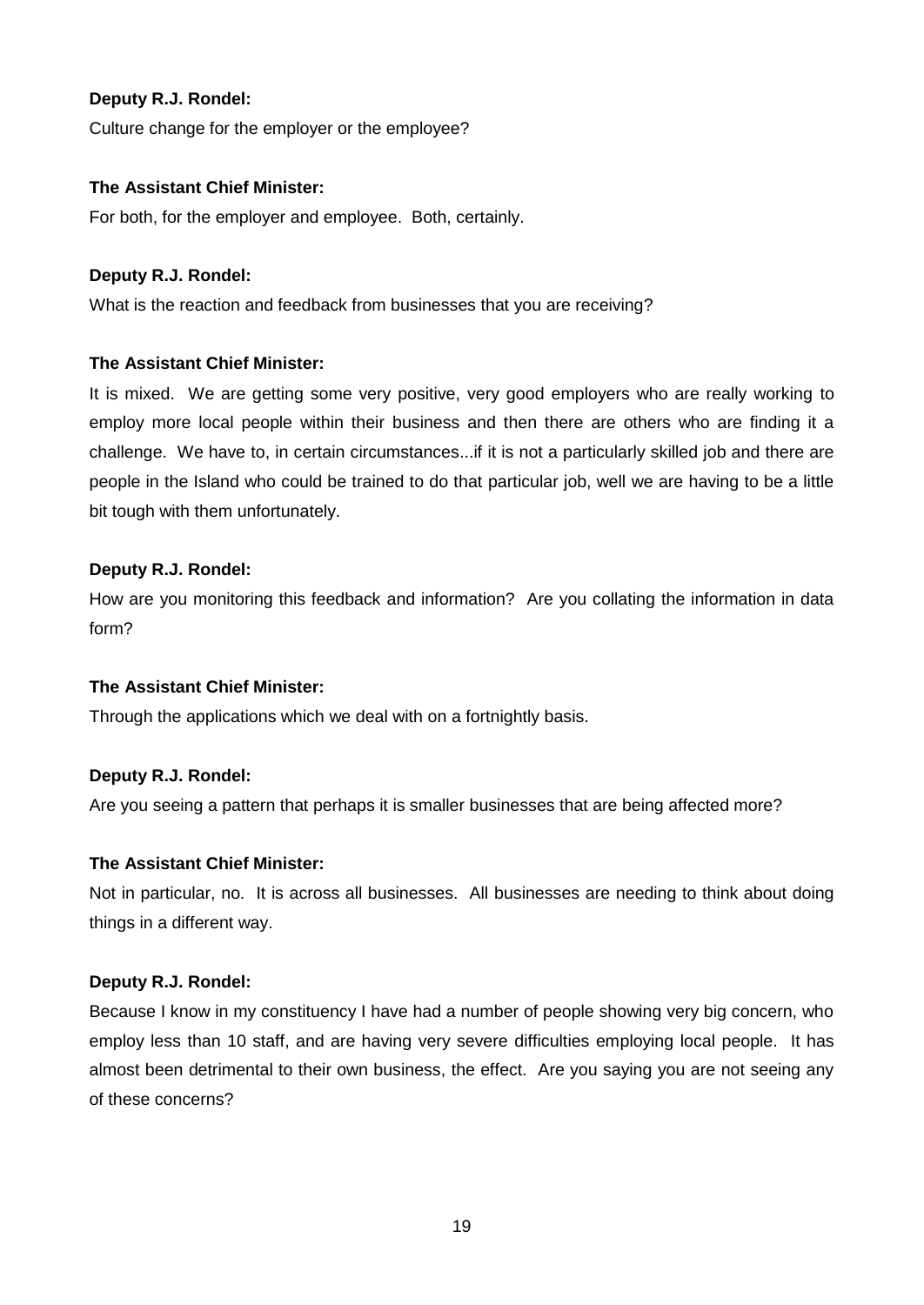#### **The Assistant Chief Minister:**

Yes, we are seeing those concerns, certainly. The Control of Housing and Work (Jersey) Law has been put in place to try to ensure that the population is controlled.

#### **Deputy R.J. Rondel:**

How do you balance this about helping the business itself, a small business, who may well go out of business if they have not got the right staff.

#### **The Assistant Chief Minister:**

I sit with the Minister for Economic Development, the Minister for Housing and somebody from Social Security as well. The 4 of us will interview the business and have a good discussion with them about their needs and we make a judgment. That is what we are there for and we have to hopefully come to a reasonable and fair decision.

#### **Senator S.C. Ferguson:**

Have you explained the rules that appertain to how many licensed members of staff and how many unlicensed you can have? The comment we get is that people do not understand how it has all been worked out.

#### **The Assistant Chief Minister:**

We are going to have the debate in April. The policy debate is going to happen. We are...

## **Senator S.C. Ferguson:**

You are busy just telling people they can have so many licensed and so many not licensed and people do not understand how they are worked out.

#### **The Assistant Chief Minister:**

Well, every business is different, so what we do is we look to see...as I say, if the skills are already in the Island we will suggest to an employer: "Well, you can find those people who are already in the Island."

## **Deputy R.J. Rondel:**

Can you explain how you go about helping that small business find that crucial person to go and work for them?

#### **The Assistant Chief Minister:**

The benefit of having somebody from Social Security, not only an Assistant Minister but also a member of staff from the Back to Work team, sitting with us, it is paying real dividends because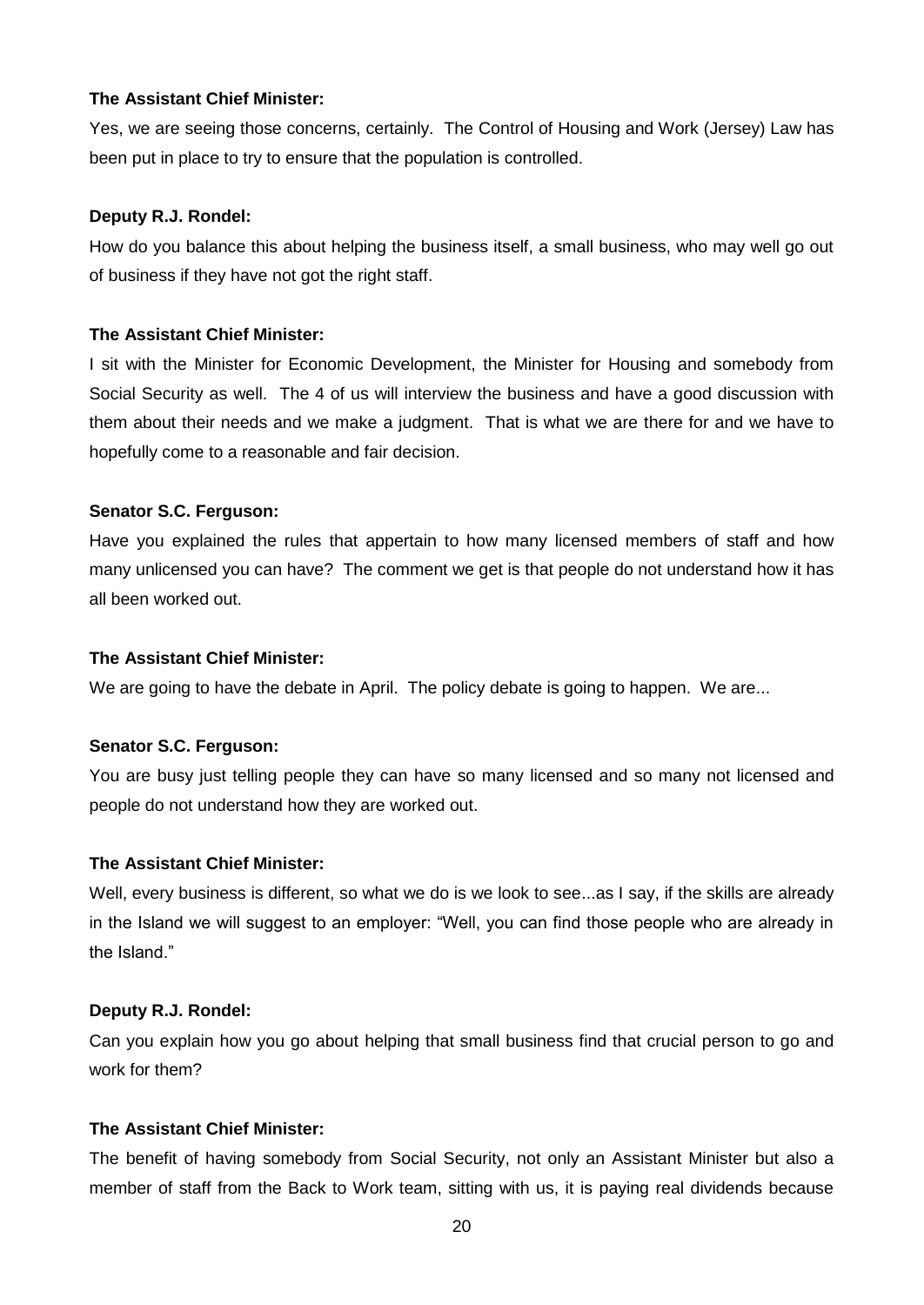they look at all the applications we get and they trawl through all their people who are unemployed through their register and they can advise us whether there are people who are likely to be able to do those particular jobs.

## **Deputy R.J. Rondel:**

Have you had any examples of any business that may well have had to close down due to staffing issues through yourselves?

[15:15]

## **The Assistant Chief Minister:**

No. There might have been a threat but not an actual.

## **The Chief Minister:**

Well, there has been a claim, it is difficult for us to talk about individual circumstances but we certainly are aware of a business that claims that. But I do not think we can say anything else about that particular...

## **The Assistant Chief Minister:**

Not today.

## **The Chief Minister:**

No.

## **Senator S.C. Ferguson:**

But you do not have any plans to explain to people on what basis you are allocating the licences and the non-licences?

## **The Chief Minister:**

No, well that is what I could not quite understand of your question, Chairman, because businesses have historical licences, do they not?

## **Senator S.C. Ferguson:**

Yes, but they come along and...

## **The Chief Minister:**

Moving from the old...under the old system they had a licence to employ so many in this category, so many in that category and the new law has changed the names of the category, although I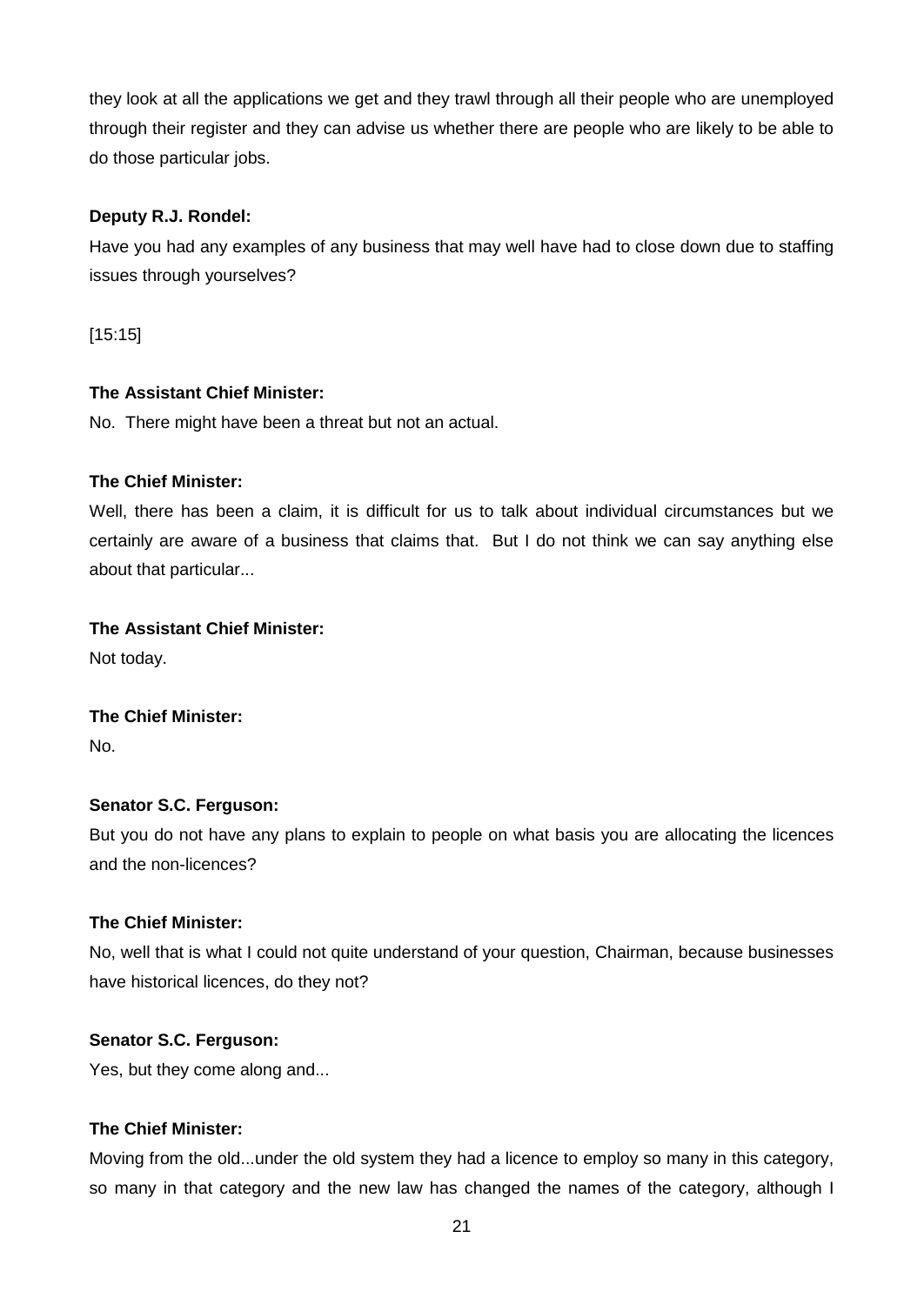might still be using the old names, and some have been brought together. There are two elements to this process phrase, one is looking at the unused capacity in existing licences and officers are writing out to businesses and saying: "Just a minute, you are not using that capacity, we are going to take it off you" and then there is the other process which Paul has been talking about where businesses are coming in and saying: "We have got this licence but actually we would like some licences to employ non-local individuals." That is where we have to make a very difficult decision about whether that is the right thing to do or whether there are people already in our community that perhaps are interacting with Social Security that we think could take those jobs.

#### **The Connétable of St. Lawrence:**

We are talking about those companies who go through the process that they should be, what about those rogues out there who may be employing people without regard to this? Do you make checks?

#### **The Chief Minister:**

We will come back to the checks but this is one of the points of the new manpower return, for the first time it has not just been we have got this number of these people and this number of this category of people. It is now we have got all these named individuals and these are the categories that we say that they are in. That then means the department can look at them and say: "Okay, that person is in that category and this one, this one, oh, that one is in a different category from the one that is perhaps on the return." So there is more work to be done there to go back to those companies but there is a lot of good work that goes on ensuring that companies comply outside of that manpower return. But we have always known that actually the manpower return was going to help greatly in that process.

#### **The Assistant Chief Minister:**

I think the Chief Minister explains that exceptionally well because it has really been of benefit to us to bring all this information together because it cross-checks the various departments. The piece of work which we have been doing recently is in conjunction with the customs and immigration, our own office and the police. Recently we spent a fortnight solidly down at the harbour and we have identified a number of people that have been trying to come into the Island without licences, and they have either been turned around and gone back or they have applied for a licence and paid their fee, and been given a licence. So we are working also together with trying to ensure that the ferry operator does have something when people are booking to bring vans over that they are aware of what they have to do before they come to the Island because not only has it been a useful piece of work for ourselves, customs are also now identifying some vans that are coming in that are carrying goods and they are now stopping them for G.S.T. (Goods and Services Tax) as well. So it has been of real benefit of working together. As you are aware, the new legislation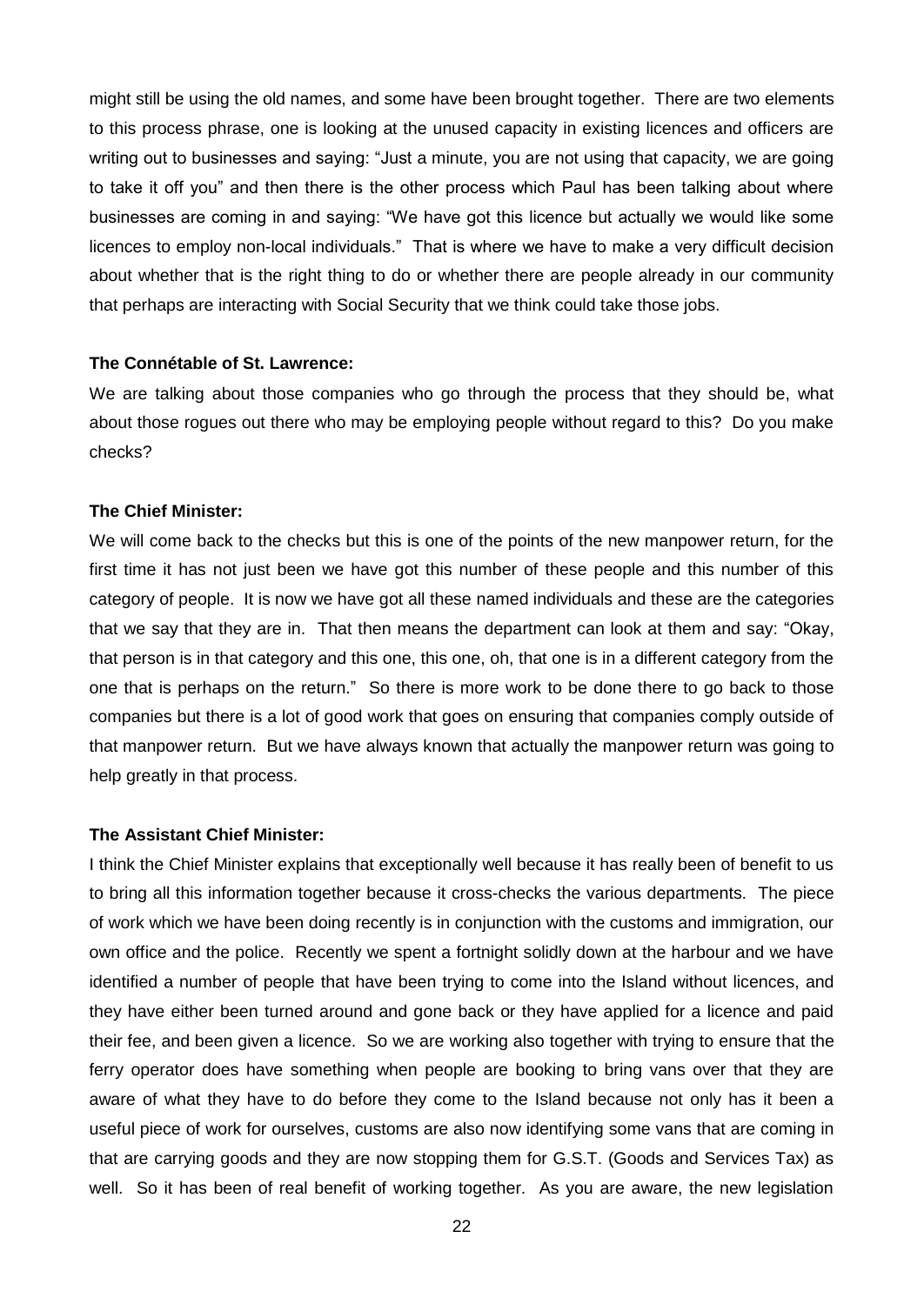allows for officers of customs and immigration, the police and our officers to work under our law, the Control of Housing and Work (Jersey) Law, so they can identify things for us.

## **Deputy R.J. Rondel:**

That was one of the concerns in our first report, the harbour. Are you able to share some of that data with us in terms of numbers and feedback?

## **The Assistant Chief Minister:**

I think discreetly we will.

## **The Chief Minister:**

I think we could confidentially do that.

## **Deputy R.J. Rondel:**

That would be very useful for the Panel.

## **The Chief Minister:**

It is working. We have not made a song and a dance about it but it is working very well so it would be useful for you to have that confidentially so you can see what is happening with some of these individuals that historically would have been able to get in.

## **Deputy R.J. Rondel:**

Absolutely, thank you. That was what we suspected.

## **The Deputy of St. Ouen:**

Could you tell us when did this new initiative start?

## **The Assistant Chief Minister:**

Well, the law has enabled it so since the law came in. There have been periodic times when it has been happening but there was a concerted effort a few weeks ago and we hope to be able to maintain that level because now that everybody is used to doing it, the customs and immigration people will be in a position to follow that through because they are always there. If you look in the interim population policy document there is a suggestion that we are going to have two extra staff as well to bolster the compliance.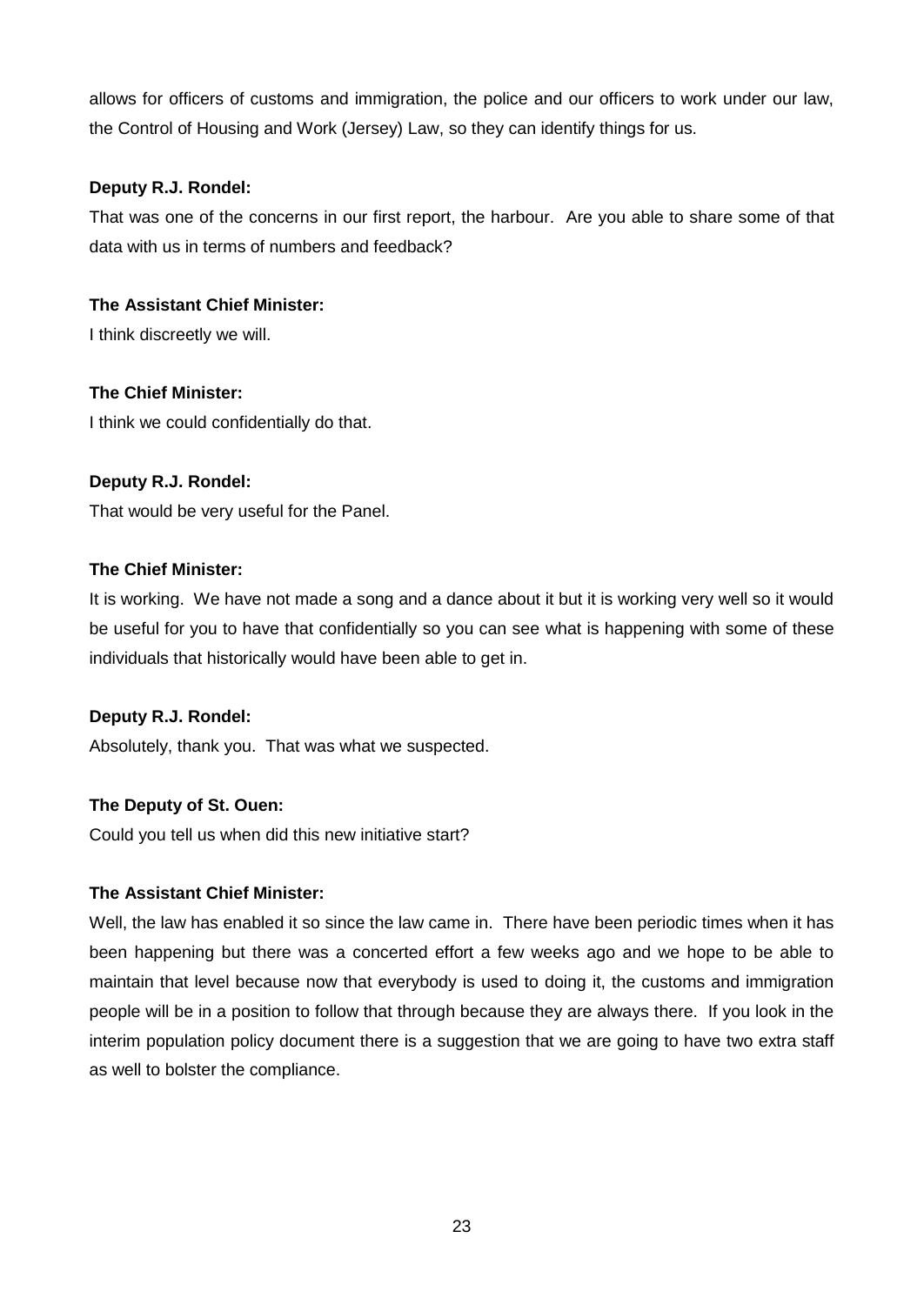So basically you are telling us that up until a couple of weeks ago when you had this concerted effort, there were individuals coming into the Island that were not being challenged and ended up working on the Island without the appropriate permits?

## **The Chief Minister:**

I suppose we are saying there may have been but now we are putting in place a programme which we hope will ensure that there are not into the future.

## **The Assistant Chief Minister:**

I hope you see that as a positive thing.

## **Deputy R.J. Rondel:**

Absolutely.

## **The Assistant Chief Minister:**

Yes, I am sorry, it is longer than that, I do apologise.

## **Deputy R.J. Rondel:**

One of the other recommendations, and I think you did start a whistleblowing exercise through Social Security or something, how has that performed? Have you had any positive feedback through that?

## **The Assistant Chief Minister:**

I honestly cannot answer that, I am sorry I do not have the detail of that at all, I would need to speak to Paul Bradbury about that because that is an operational thing which he would...

## **Deputy R.J. Rondel:**

Again, if there were any figures or feedback from that, because I know that it was highlighted at the beginning but it seems to have gone quiet in terms of a publicity campaign for people to know there is a number to ring.

## **The Assistant Chief Minister:**

Yes, it was publicised initially but whether we need to publicise it again, perhaps that might a good thing to do. But I will seek an update from Paul Bradbury when he is back.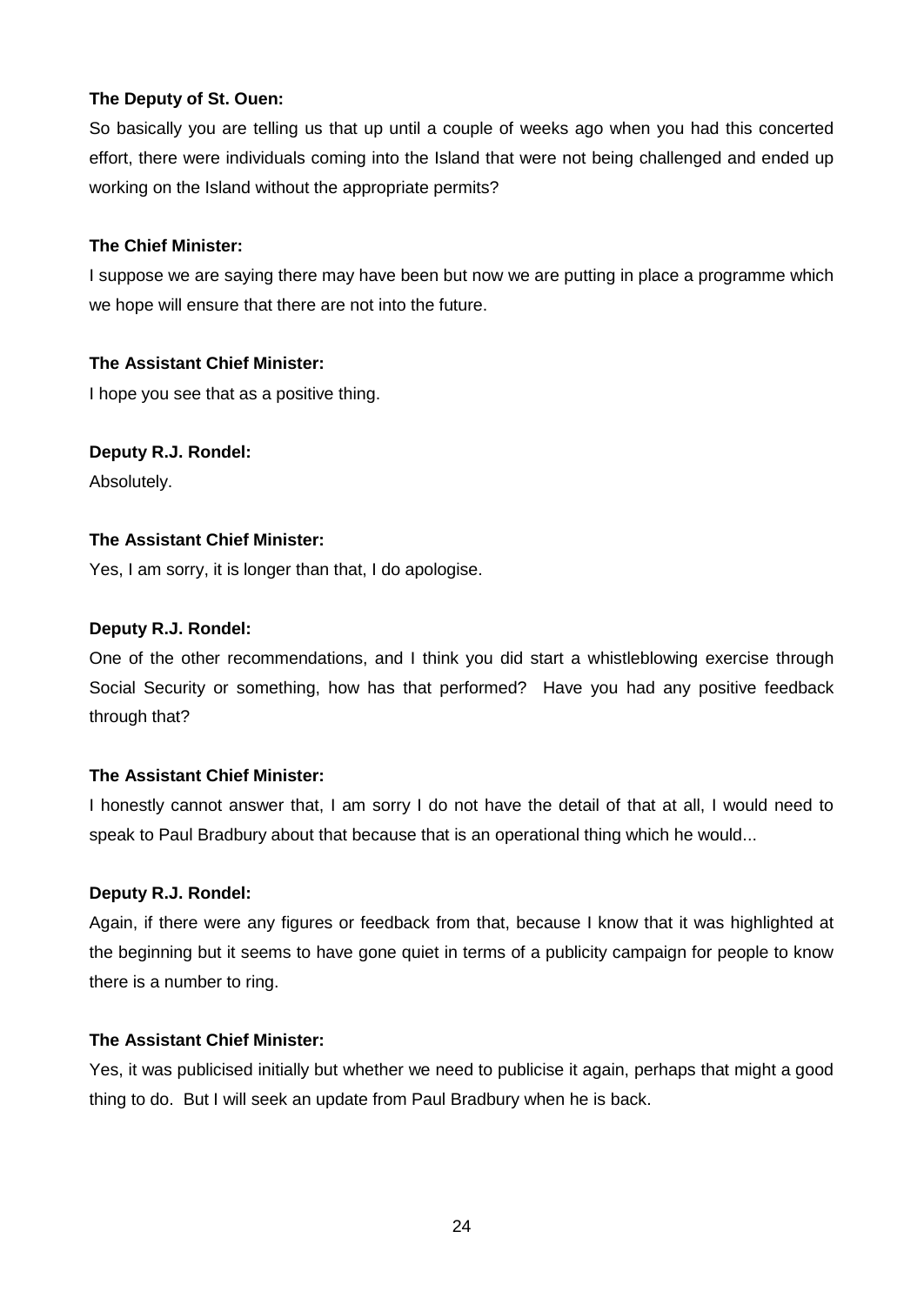## **The Connétable of St. Lawrence:**

I want to come back to my question about spot checks. So what you are saying is you are doing them now at the harbour, my question really was referring to enforcement officers or whatever you want to call them, visiting businesses, whatever business, be that financial, retail, construction, and undertaking spot checks of their employees without prior warning.

#### **The Assistant Chief Minister:**

Yes, it is happening. There are officers within our department but I forgot to mention also we are working closely with Social Security as well because their officers do go and do compliance checks as well. When they identify things which relate to population matters they are also able to share information with us. So it is our team, Social Security's team as well, who do do visits to businesses to check up on things.

#### **The Connétable of St. Lawrence:**

Okay, so the checks are made, presumably they find on occasion that some people have been flouting this, what are the sanctions?

#### **The Assistant Chief Minister:**

Our first approach is to see how serious it is and we prefer them to just comply and ensure that they are correctly doing what they are supposed to be doing. I am not aware of...there have not been any cases brought as yet because I do not believe there has been anything that has been really serious, but there has been some non-compliance which I know the employers have been spoken to and got them to put their things in order.

## **The Connétable of St. Lawrence:**

Were these checks going to be increased?

#### **The Assistant Chief Minister:**

Well, the interim population policy as approved does identify for there to be two additional staff so hopefully we will be able to increase that.

## **The Deputy of St. Ouen:**

Moving on to the modernisation programme subject, Minister, so you can look at your file, in respect of workforce...I do not know what section it is but I am sure you will find it.

#### **Senator S.C. Ferguson:**

Section 4.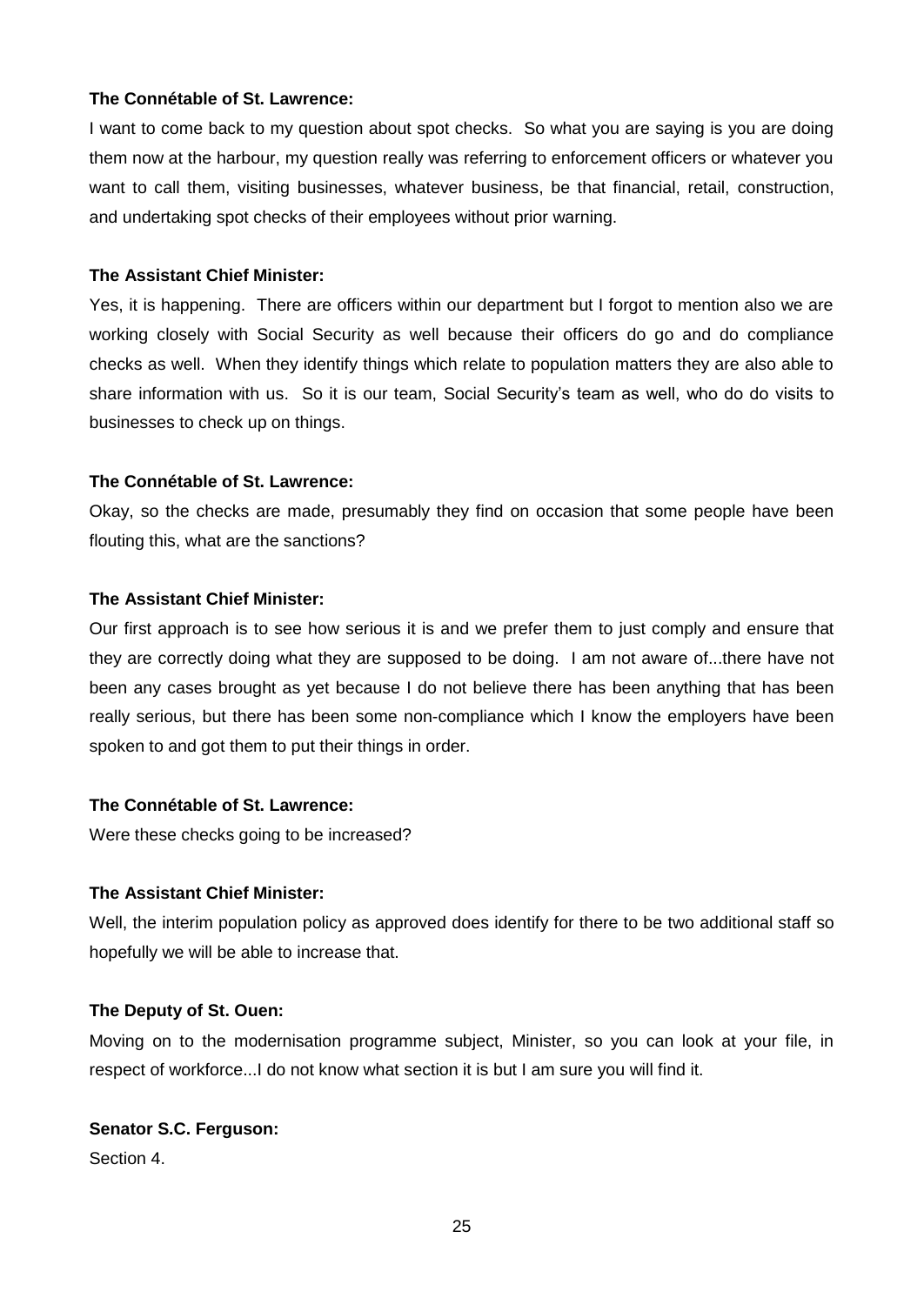In respect of workforce modernisation, last time we met you advised us that you were creating new handbooks for staff and updating the competency framework for recruitment, how are those pieces of work progressing.

## **The Chief Minister:**

Perhaps I should say at this point that it was a delight for me to realise that I was coming to see you again only two months, or not quite even two months, since I last came to see you. John, do you want to give a review of what we have done in those two months?

#### **Chief Executive Officer:**

Specifically in terms of the handbook as you referred to, I think as we described to you some months ago the relationship with the 4 main unions is now very much stronger than probably it has ever been. The work that is going on at the moment, which is still some time off, certainly only a few months away, is getting a new public sector employee handbook out and that will hopefully cover the bulk of manual work for civil servants, which is quite a major step forward, because that really reinforces the tremendous steps that were taken at the end of last year to change the way in which the 4 main unions come together and work together, which is the public sector employees civil servants, manual workers, nurses and teachers. So that has come a long way. There is also a lot of work going on at the moment but it is very complex, which is about a job evaluation scheme in terms of looking at the pay spines that we have got. I think as we have explained to you before we have a multitude of different pay spines in the States and looking across between one pay spine or employment sector and another we have to make sure that we get the alignment right because is very important for the future. So that is a very detailed piece of work but we started with Health, with the nurses and health professionals and that is going well. It is probably taking longer than we expected but we are making good progress on it now. In terms of...I think you mentioned performance in terms of how we are applying performance within the organisation. We have started with a new rolling out of a performance management framework which we are starting to apply across the organisation. Starting fairly light touch to begin with but it is just getting used to it and getting staff used to reporting against certain criteria and objectives. I started in Chief Minister's as I did appraisals at the end of the last year into this year, so of course that second objective, which we are going to start looking at midway through this year when we do interim appraisals to see how staff are performing against those so it is early days but we are making progress on them.

#### **The Deputy of St. Ouen:**

When is it likely for our staff to see and receive the new employment handbooks?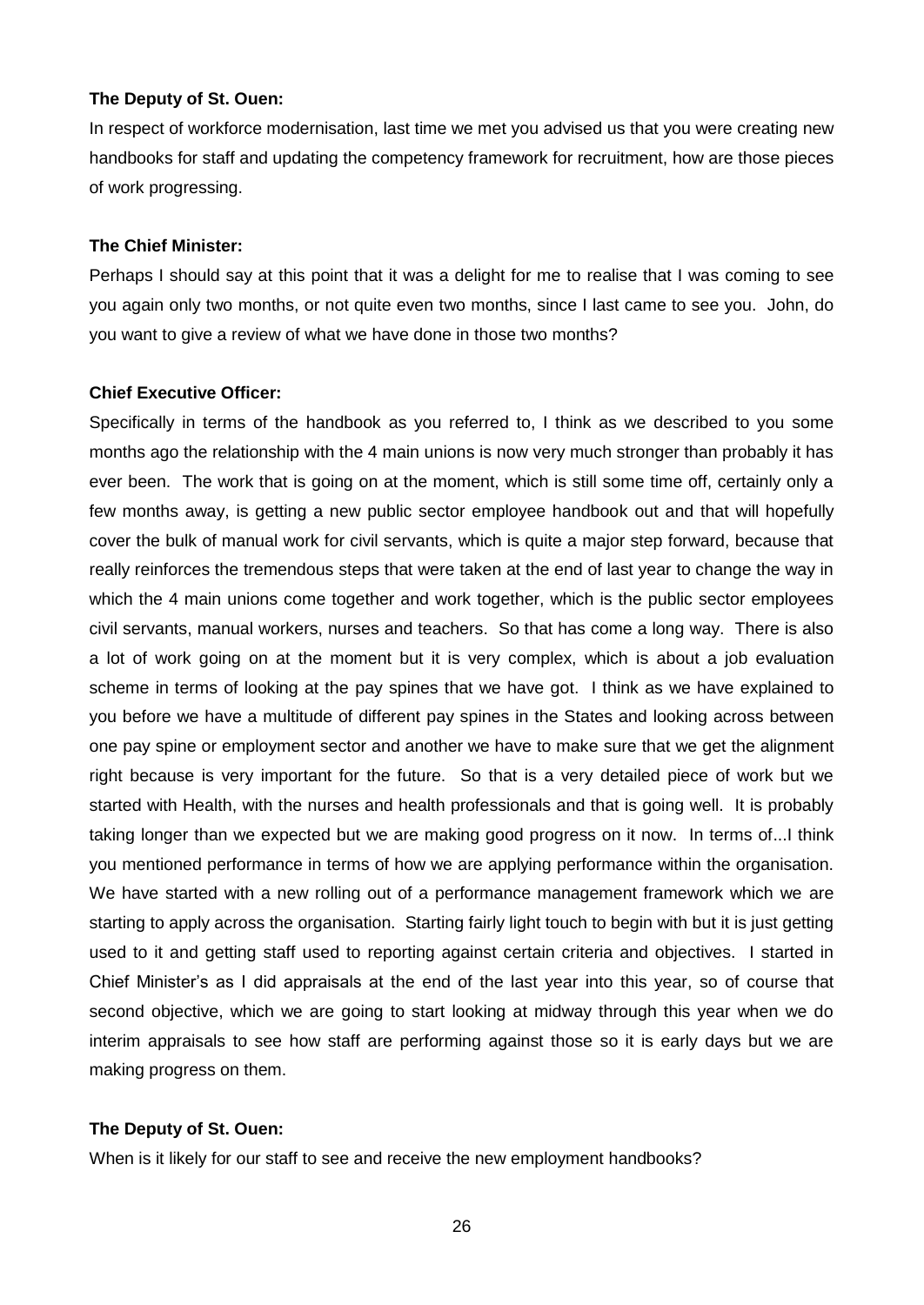## **Chief Executive Officer:**

We have to be a little bit careful with this because it is not all staff, it is not one handbook for all staff. We never intended there one handbook for all staff because it would be impossible to create something which meets clinical, medical, teachers, blue light services, emergency services and public sector employees as one handbook. So we never envisaged there would be one but the main handbook which will probably cover civil service manual workers, which is bringing together what in the past was some slightly fragmented policies and agreements between the two. That is certainly scheduled for this year. I am not going to give a date yet because there is still discussion ongoing with the unions obviously negotiation to finalise the relevant policies that go into that book.

#### **The Deputy of St. Ouen:**

How many different handbooks are there likely to be then?

#### **Chief Executive Officer:**

I think we have always envisaged that there will be 4 main employee groups which will be clinical/medical, so the health professionals and the reason for that is because we attract the majority of our staff from off-Island in the U.K. (United Kingdom) and we have to keep alignment very much with U.K. standards because that is where most of those staff come from. Teaching is another profession where, again, a large number of teachers come in from U.K. predominantly and we have to make sure we kept in alignment with that group between U.K. and us to bring them in.

[15:30]

So that is two groups, clinical/medical and teachers. Blue light, which will be most of the emergency services together, we have already got similar agreements in place with two of the groups. The fourth group will be what I call public sector employees, which would be bringing together the terms and conditions and aligning terms and conditions for manual workers and civil servants.

## **Senator S.C. Ferguson:**

But will a lot of the handbooks not be common. You know, whistleblowing policy, complaints, code of conduct, all those sort of things.

## **Chief Executive Officer:**

Yes, and where they are there will be the same...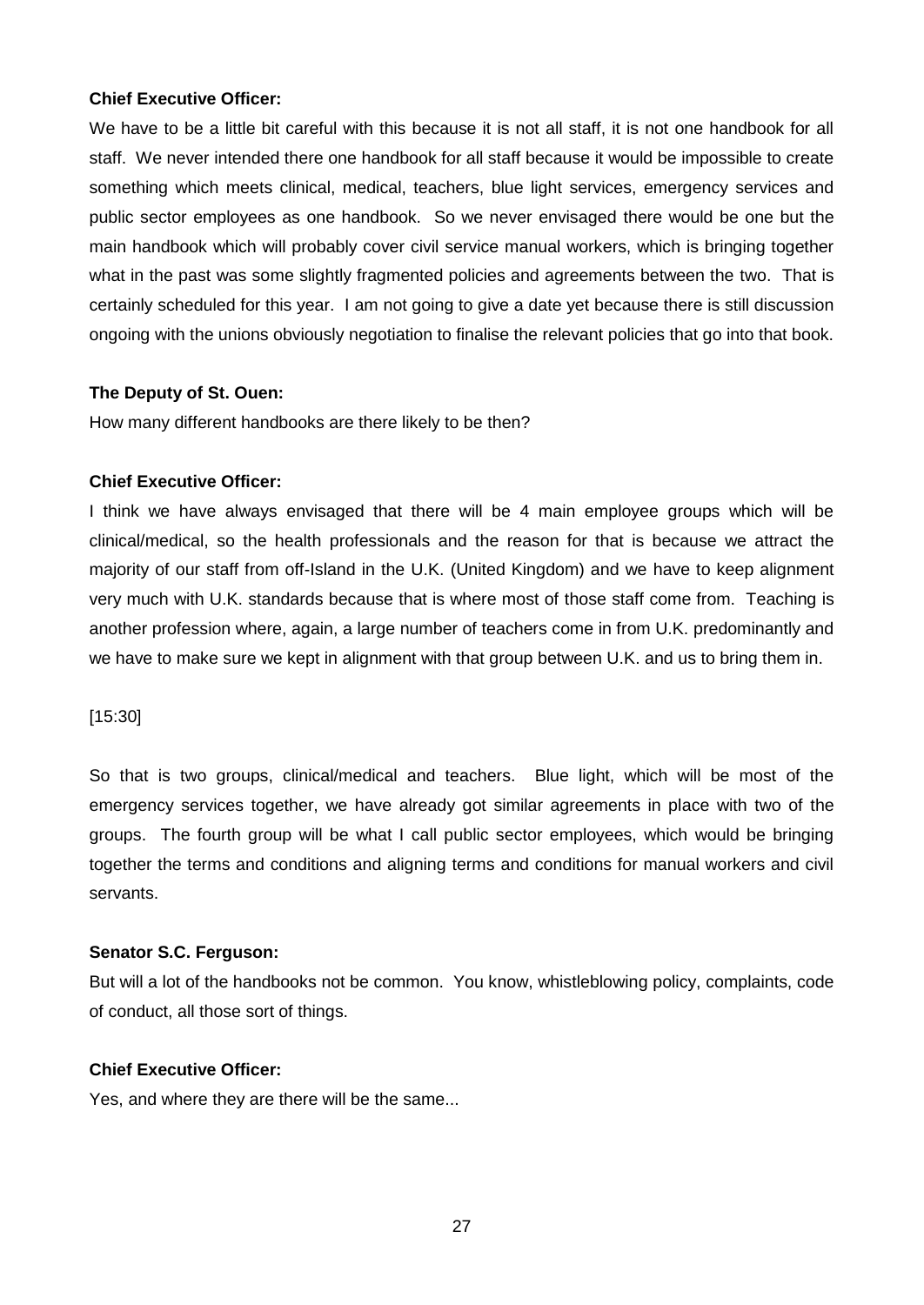#### **Senator S.C. Ferguson:**

So you really have one handbook with perhaps a different appendix or a section at the end which is different for blue light and medical staff.

#### **Chief Executive Officer:**

We are looking at it the other way, we are saying there will be a handbook for each of those groups but there will obviously be common policies throughout.

## **The Deputy of St. Ouen:**

At a previous briefing we were informed that KPMG had been contracted to look at e-Government and produce a business case. Can you inform us what the main outcomes of that business case are?

## **The Chief Minister:**

Yes, John, I do not know if you want to run through a briefing now. As I said earlier, that this outcome was agreed by the Council of Ministers on Wednesday and is being launched with Digital Jersey tomorrow morning.

## **Chief Executive Officer:**

I can send you a copy of the presentation but in essence the bulk of it is about providing easier access for the public the vast number of States systems we have, so it is about providing access, e-access, through anything from connection of laptop or P.C. (personal computer) through to tablet through to iPhone. So it is looking very much to the future to make sure access is available on all media that is currently being used and accessible, through a portal and that will allow a number of workstreams to then communicate with the bulk of the core systems that we have: the tax system, the finance system, the H.R. system, social security system, et cetera. What we are not planning to do, it is very important to stress this, we are not going in and stripping out and fundamentally changing the core systems we have or at Social Security because that would be a multi-million pound major project which we are not aiming to do, but what we are doing is putting on top of that...in technical terms it is called an enterprise buzz but effectively it is a pathway that allows the citizen to enter into the system and data - my data, your data - to be securely stored and the right levels of security applied to it so that access can be made to those areas. So, as a simple example, if I am accessing as a citizen the system and I am putting information in and it is common - so it is my name and address or data such as that - then that same data will be able to go...say I move house, for example, and I change my address, I would only have to tell the system once and it will tell the health system, the Social Security system, the tax system, that I have changed my address. The unique identifier is typically name, date of birth and Social Security number.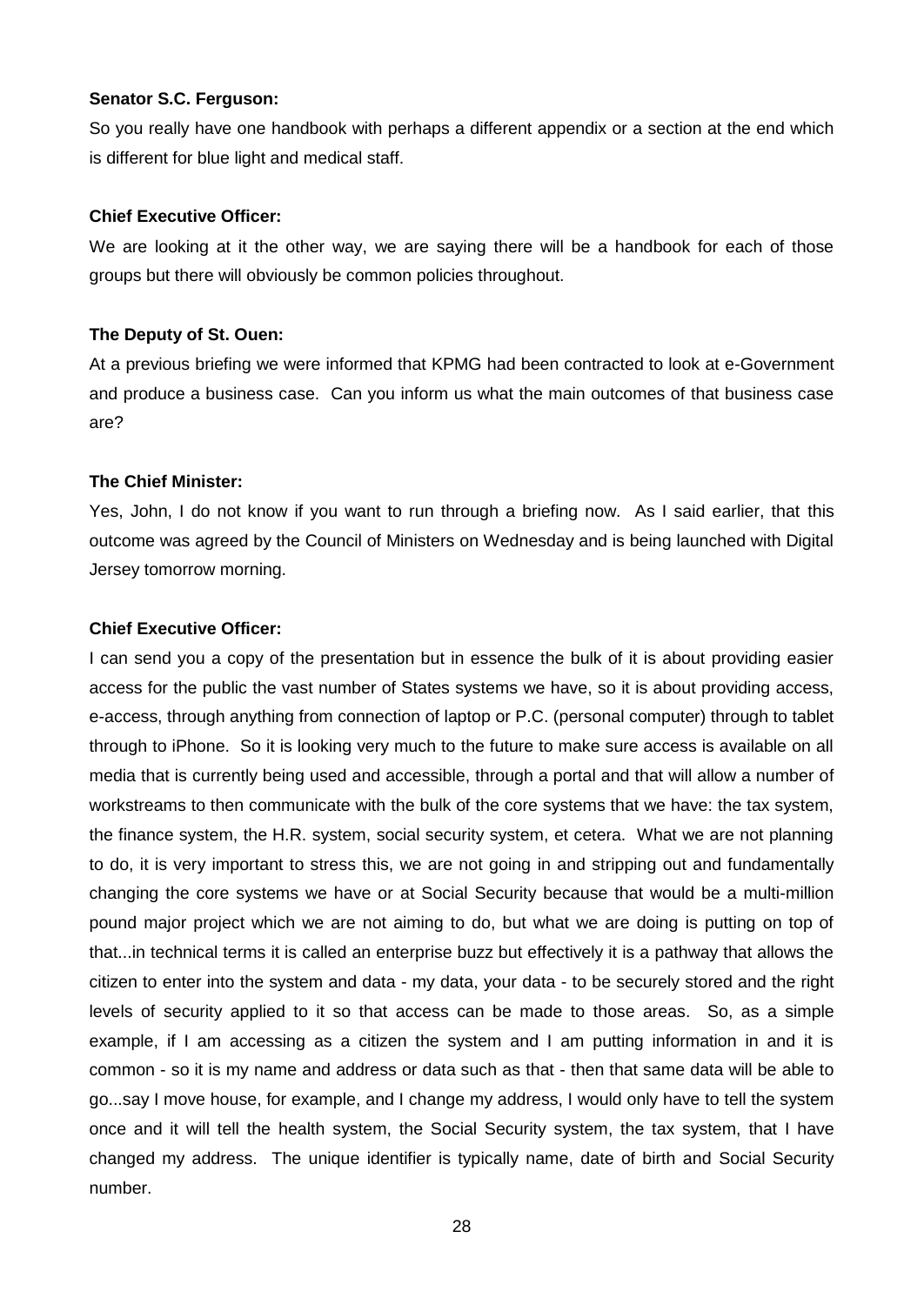#### **Deputy R.J. Rondel:**

Does that filter out through to the Parishes as well?

#### **Chief Executive Officer:**

Certainly part of this strategy is to make sure that we work closely with the Parishes so that the link is there from a Parish Hall perspective. The one comment that is being made to us, which we recognise very much, is that while this is looking at the future and we want to move from our current figure of about 7 per cent contact and work electronic through a digital phase to about 75 per cent, we recognise that we obviously cannot meet all of the population's expectations through moving to e-government digital. There will always be a proportion who need that access face to face. So linking and working with the Parish Halls is going to be crucial to us to provide that contact.

#### **Deputy R.J. Rondel:**

That is happening as well at the moment.

## **Chief Executive Officer:**

That will be part of the roll-out for it. Phase 1 is about getting the technology right, to get the communication systems working, as I said, to communicate across the way and there are about 29 individual projects, which are designed to make it much easier for a citizen to work and interact with government.

#### **The Deputy of St. Ouen:**

Sorry, just to stop you there because I notice the time is cracking on, is all of this information contained in the KPMG business case report on e-government?

#### **Chief Executive Officer:**

It is in the business case which the business case that KPMG supported us but it is the business case of the reform programme team that presented it to the Council of Ministers.

#### **The Deputy of St. Ouen:**

So there is no separate report that is provided or produced by KPMG?

#### **Chief Executive Officer:**

No, it is a joint report. They have had input into, that is the report which is our business case, which sets out the deliver, the costs and phasing of it.

#### **The Deputy of St. Ouen:**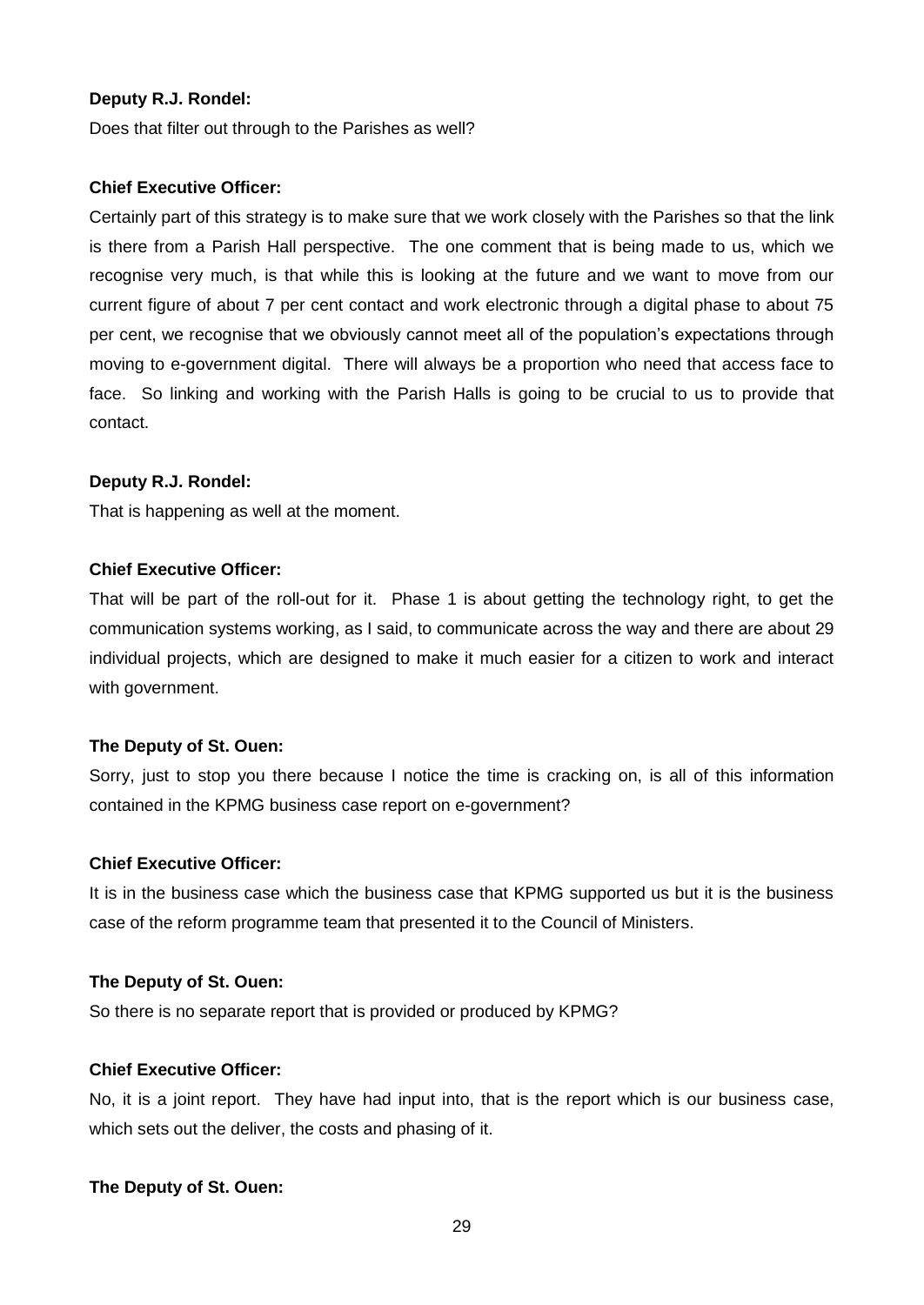First of all obviously we had at the briefing requested and been told we would receive that report and obviously if it is about to published I am rather disappointed we have not received it prior to publication, but if you would be kind enough to send the report to our scrutiny officers.

## **Chief Executive Officer:**

It only just went to the Council of Ministers yesterday and you could quite happily have my copy this afternoon if you wished.

## **Senator S.C. Ferguson:**

No, we prefer them electronically, please.

## **Chief Executive Officer:**

Yes, I know you would.

## **The Deputy of St. Ouen:**

Minister, perhaps more importantly are you able to confirm...

## **Chief Executive Officer:**

We can do that when we get back to the office.

## **The Deputy of St. Ouen:**

Chief Minister, are you able to confirm how much the e-government project is going to cost to deliver?

## **The Chief Minister:**

I think it best if we let you have the...James, would you like me to say how much I think it is going to cost so that everybody who is going to tender for it will then put in at that cost? I do not think you would but I am quite happy to share with you, as a Panel, the cost, which is in the documentation.

## **The Deputy of St. Ouen:**

Maybe the next question needs to be: is it anticipated that the cost of delivering the e-government project are able to be funded from with existing resources?

## **The Chief Minister:**

Yes.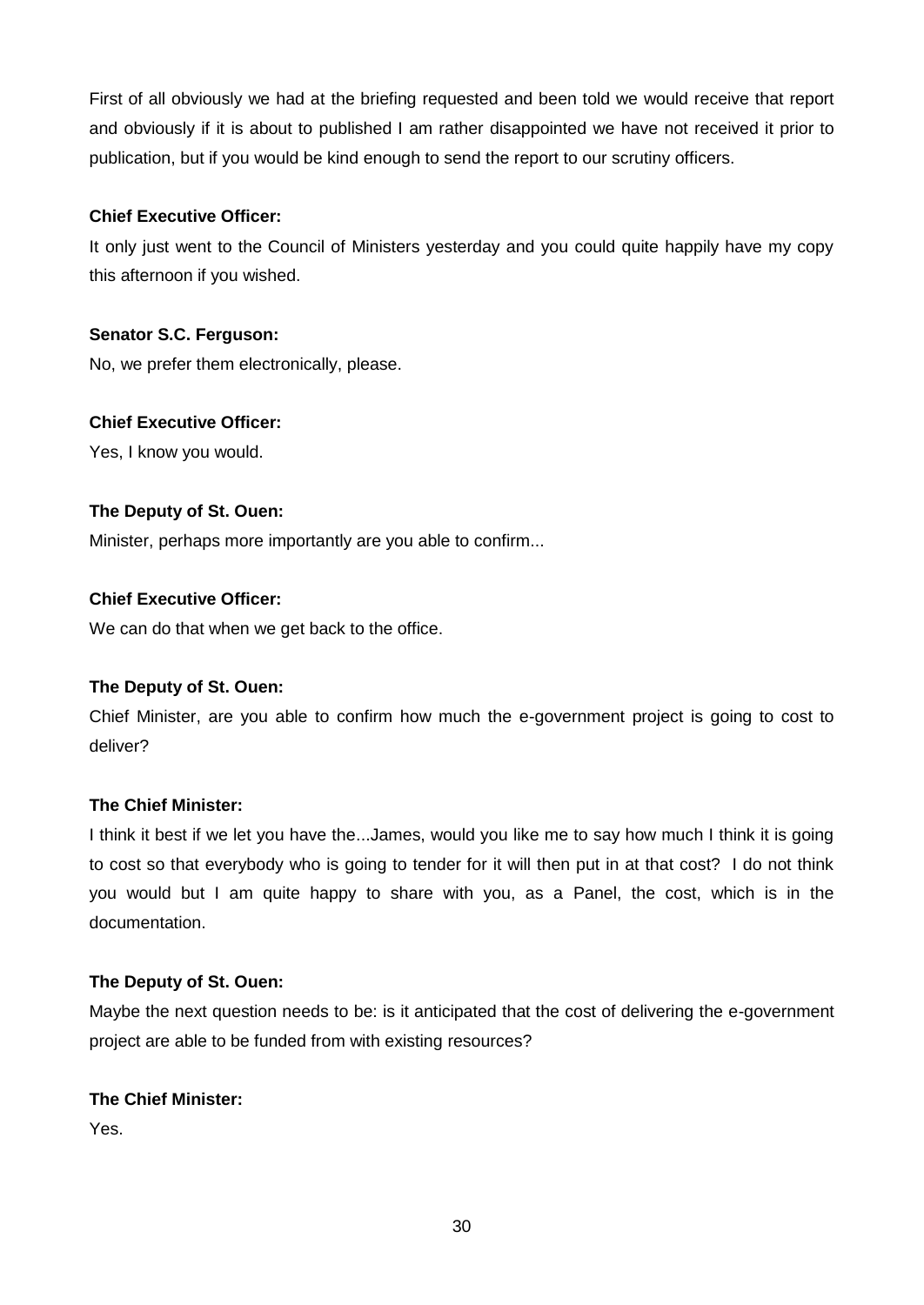Great. I think you have probably already answered this question but just for the sake of completeness, has the report been positively received by both the Corporate Management Board and the political oversight group?

#### **The Chief Minister:**

Yes, and...

#### **Senator S.C. Ferguson:**

That sounds hesitant.

## **The Chief Minister:**

...the Council of Ministers. Well, I just wanted to...one of the things that the report does is say that you can only deliver this sort of service if you have complete buy-in right across all the departments that are going to be involved. That is going to be critical to delivering this project. Yes, is the answer to your question, there is buy-in but we will need to continue to work to make sure that that continues throughout the delivery, first of all the procurement stage and then for the designer...the detailed design stage, the procurement stage and the implementation stage.

#### **The Deputy of St. Ouen:**

Moving on quickly to government reform which you are seemingly quite passionate about, Minister.

## **The Chief Minister:**

Is that my next tab?

**Deputy R.J. Rondel:** Tab 6.

#### **The Deputy of St. Ouen:**

You have recently lodged, I believe, P.33.

## **The Chief Minister:**

I have. Do I have your support?

## **The Deputy of St. Ouen:**

In the name of the Chief Minister. Why has it been lodged in your name rather than Privileges and Procedures, or indeed the Council of Ministers?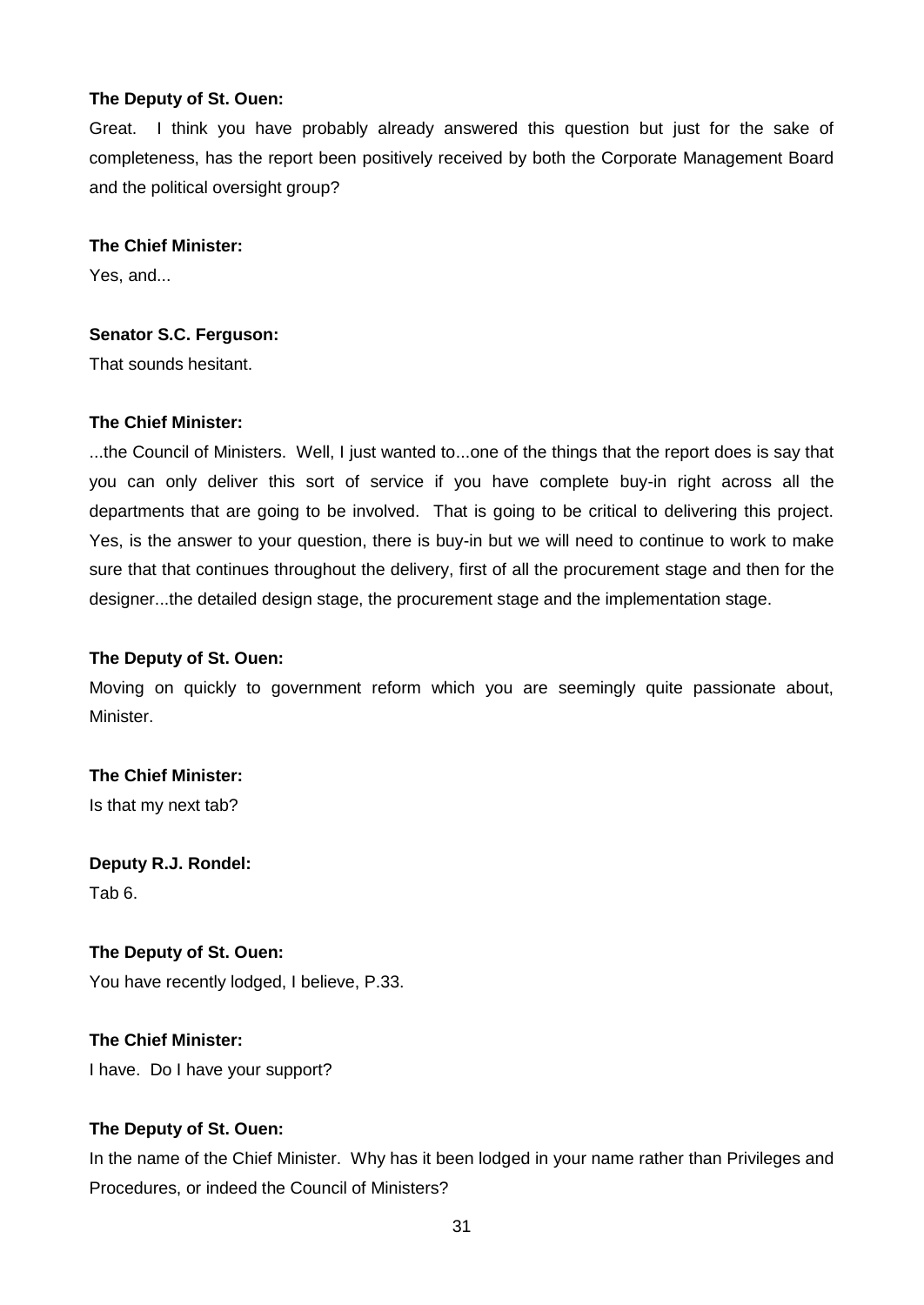It is tough at the top. As you know, the P.P.C. (Privileges and Procedures Committee) set up a sub-panel right at the start of this term of the States, that sub-panel did a lot of work, consulted...I am not sure if it was quite all States Members, I know they came to see me but I think they certainly consulted the majority of States Members. They did not wish to finalise their proposals until after we had dealt with the electoral reform process but they were largely working away and then they come up with a report that contained a number of proposals. We then, as you know, had an in committee debate and States Members gave their opinion on those proposals. After that P.P.C. agreed that we would set up a steering group, which involved the chairman of P.P.C., the chairman of what was then the sub-panel who happens also now to be the vice-chairman of P.P.C., I think, myself and the president of the Chairmen's Committee. We went away and then consulted on the particular items that were relevant to our particular branches of the governmental process. So I took the executive ones to Council of Ministers and the President took the Scrutiny ones to the Chairmen's Committee and they fed down to the relevant Scrutiny Panels. We then made our proposals to P.P.C. and we attended upon P.P.C. and it was agreed at that meeting that I, as Chief Minister, would take them forward.

#### **The Deputy of St. Ouen:**

You are on record as very much in support or promoting collective responsibility for the Council of Ministers and Assistant Ministers.

#### **The Chief Minister:**

Just a minute, when you say Assistant Ministers I hope you mean the Assistant Minister who is attached to the Minister for whom the particular piece of legislation or policy is...

#### **The Deputy of St. Ouen:**

I was quoting from your report.

#### **The Chief Minister:**

...connected.

#### **The Deputy of St. Ouen:**

Right, thanks for that clarification.

#### **The Chief Minister:**

Because it is that, not all Assistant Ministers. I want to be very clear on that.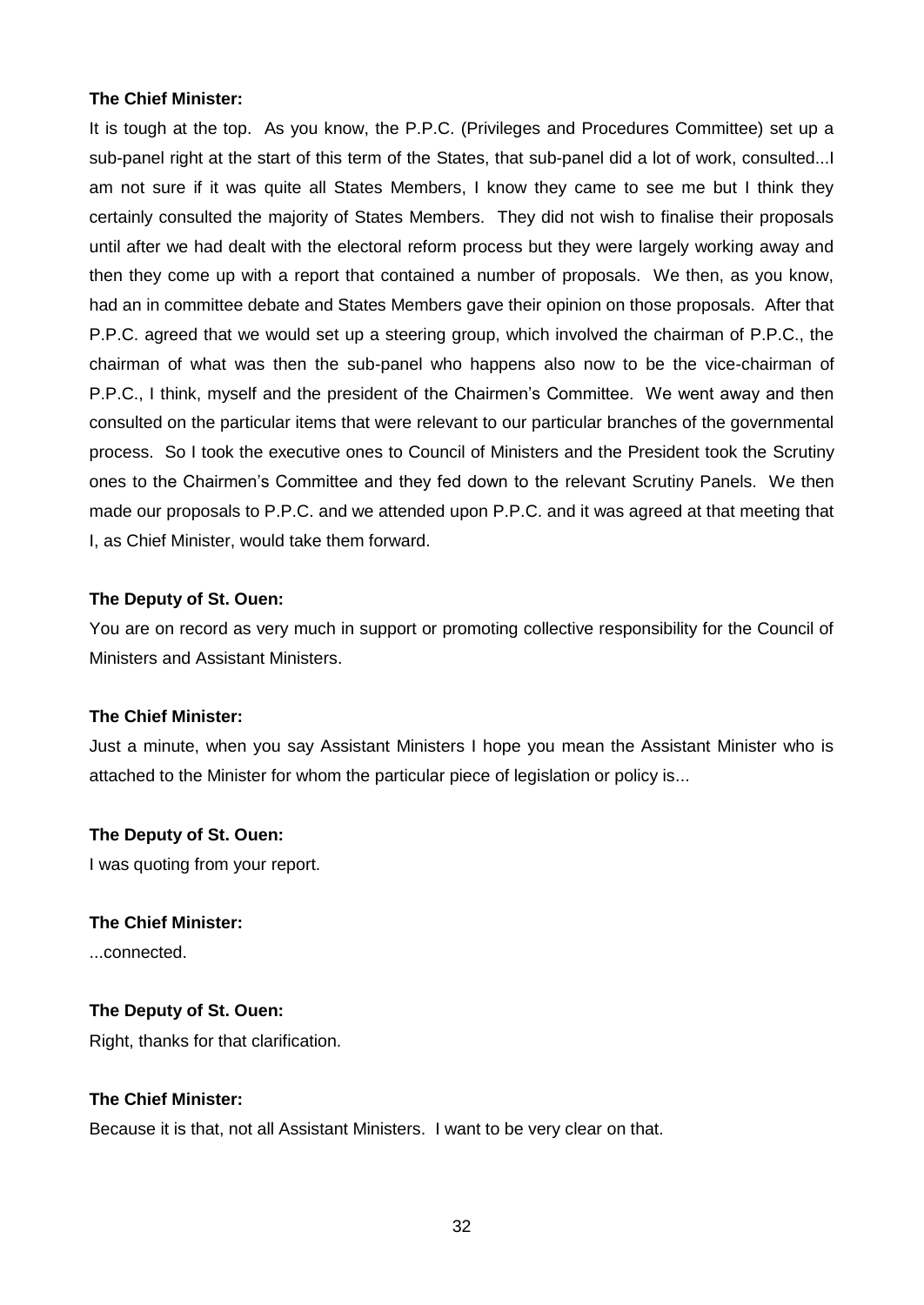But more importantly, perhaps, you also support, strongly support, the view that the Chief Minister Designate should be able to propose the team that he or she considers best suited to the delivery of the policy. Why?

## **The Chief Minister:**

These changes are about delivering effective government on behalf of the community. Currently I would argue that there is a lack of accountability in the current system. The current system is set up in such a way that legally each Minister is a corporation sole and able to do within the law what they as individual corporation cells might think fit. I believe that if we are serious about engaging the public in the political process, if we are serious about democratic principles, what should happen is the person or people who want to be Chief Minister should be open about that with the electorate. They should come forward with a manifesto, which in effect is a...it is getting late in the day and I am forgetting my words...a programme of government, and in the first instance the public should then decide if they want that individual in that programme of government, then, of course, it goes to the States and you elect the Chief Minister, or I hope we elect the Chief Minister, on what their programme of government is. Therefore it does not seem sensible and it does not encourage accountability to either the States or the public if then the States says: "Well, okay, Chief Minister, it is fine for you to have a programme of government but we are going to give you 9 other people who may not agree with one item in your programme of government because they stood on a different platform at the election. Then we are going to ask you to work together to deliver a strategic plan, which by the nature of that process would be different from the programme of government that the public elected the individual who wants to be Chief Minister on, that the States elected the person that wants to be Chief Minister on." Then you are to say: "Well, we forget all that, we are going to give you these other individuals who have a different programme of government, we are going to ask you then to sit down and to go through all those different manifestos, all ideas, and come up with another different programme of government and call it the strategic plan." Then we ask ourselves why do the public feel disenfranchised with our electoral process? Why do they feel that their vote over here does not represent what they get out of the States at the end of the day?

#### [15:45]

We have a choice, I believe, with these proposals. Do not forget it is what Clothier recommended and we decided we were not going to do it. Lots of things that Clothier recommended that we suddenly got cold feet on and in the light of day we are starting to find that that perhaps that review was more on the money than people wished to admit in the...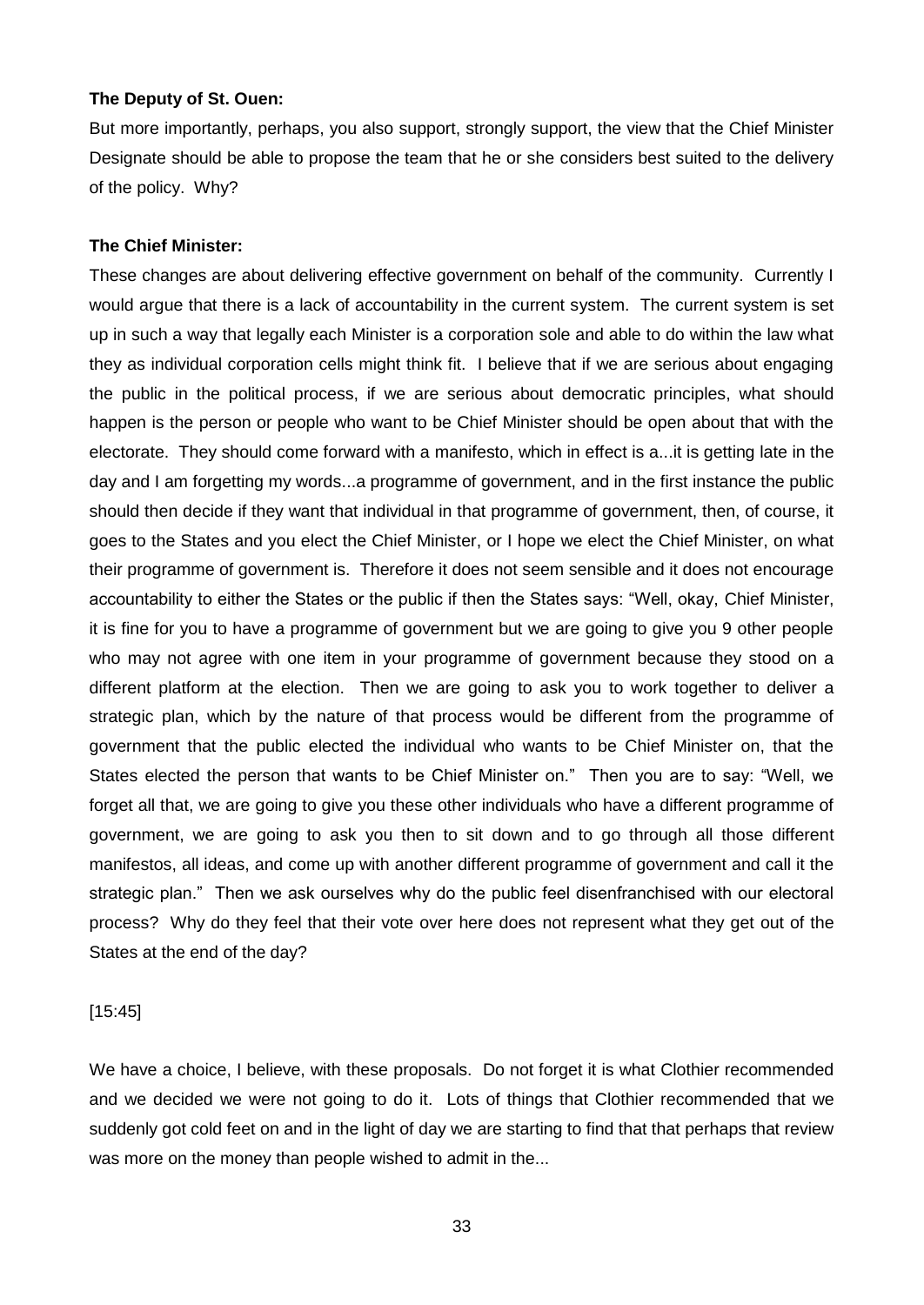If I can interrupt you, Chief Minister...

#### **The Chief Minister:**

It is important, James, because people have written all sorts of things and commented about all sorts of things about these changes and to my mind they have missed the fundamental important thing that there should be a golden thread between what people stand up and say during an election and what a government delivers. Currently the system does not allow that and I do not believe it is good for democracy, I do not believe it is good for our community. It has to change.

#### **The Deputy of St. Ouen:**

You are saying that in this term you found that difficult because you have not been able to select your team?

#### **The Chief Minister:**

That is a good question, James, a very good question. **[Laughter]**

#### **Senator S.C. Ferguson:**

Are you going to answer it?

#### **The Chief Minister:**

I am. If I look back over the not quite two and a half years, I have always had and will continue to have, and I believe it is important in our system where people are individuals, a consensual approach to delivering policy and delivering legislation. My time, I believe, should be spent delivering on the strategic plan and making sure everybody is delivering on the strategic plan. If I would look back and say one thing, it is that perhaps I have had to spend too much time...and you keep challenging me about having this co-ordinating role in government...

#### **The Deputy of St. Ouen:**

No, it is you, Minister, that told me.

#### **The Chief Minister:**

It is perhaps...I would not presume to do such a thing, James. It is perhaps that I have had to spend too much of my time making sure that we do deliver on that programme of government rather than us all being 100 per cent committed to it right at the start. So I have made the current system work but why should it be that I have to spend time making a system which is, I believe, not fit for purpose work when we could have a system whereby that would not be in doubt at all. We would have that link right through.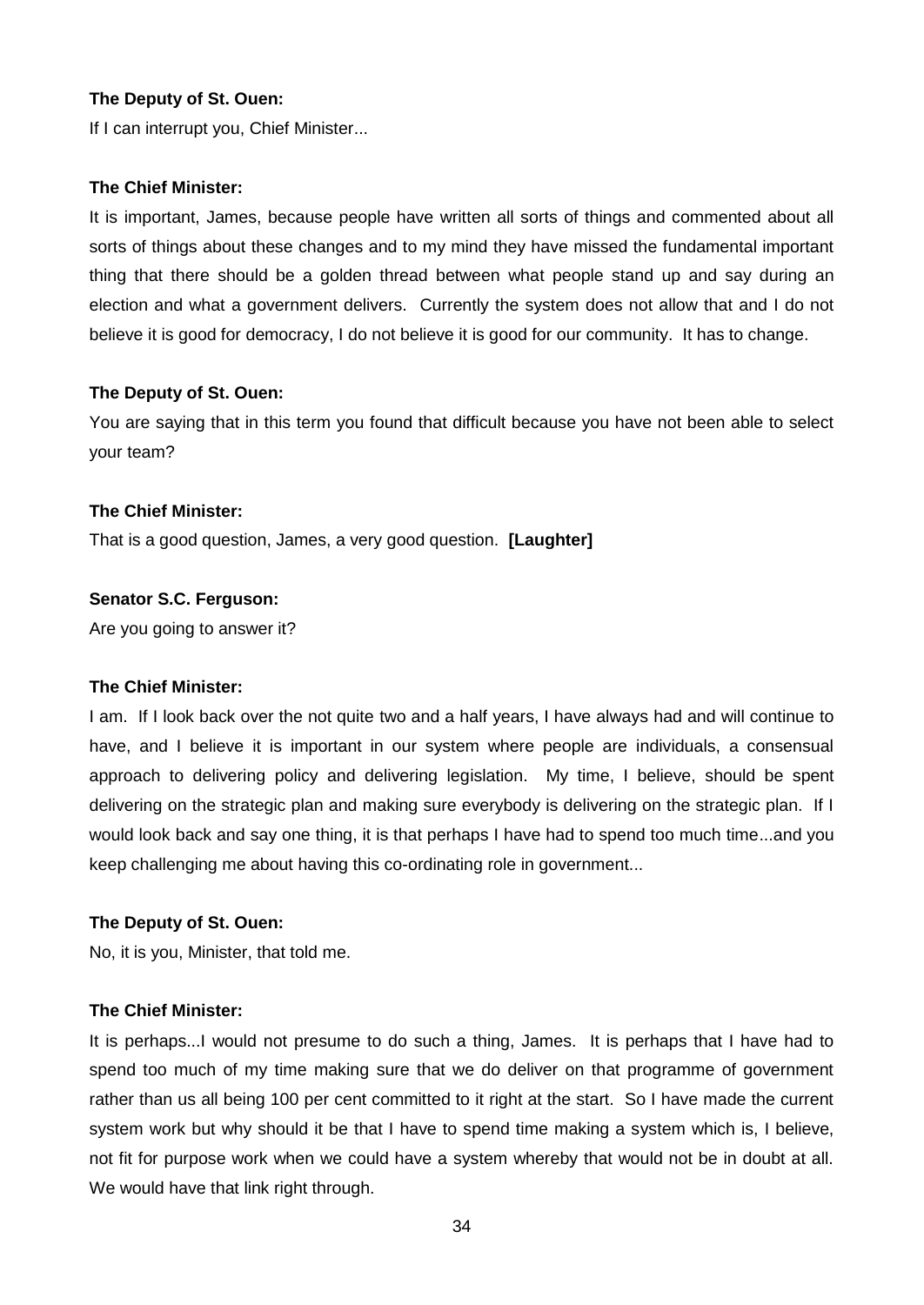So just to be clear, we would have a different individual as our Minister for Treasury and Resources if the rules were changed to the ones proposed? Because you, I believe, did not put forward Senator Ozouf to be the Minister for Treasury and Resources, you put forward another individual.

#### **The Chief Minister:**

James, people have tried to look at this and say: "Well, the system would be all right if that individual was here or if that individual was there." They have tried to personalise it.

#### **The Deputy of St. Ouen:**

No, I am not aiming to do that.

#### **The Chief Minister:**

I think you are from the question you have asked. It is not about personalities, it is not about me, because who knows where I will be in October, that is in the hands of the public and that is rightly so. It is about putting in place a system of government which delivers on behalf of the people, of the community that we want to serve. Currently we do not have that system. It would be wrong for me to not try and put in place a system. But bearing in mind, let us just go back, it was not me as the Chief Minister that came up with proposals, it was the machinery of government sub-group, on which I did not sit. I was but one consultee on that sub-group. It was in the in-committee debate in the States Assembly where States Members stood up and indicated their preference for a whole range of changes which forms the basis and other than in one area all the proposals that I have in here comply or arise from the machinery of government sub-group proposals and from the in-committee debate...

## **The Deputy of St. Ouen:**

But ultimately it is your signature on the proposition.

#### **The Chief Minister:**

...and have States Members indicated their preference.

## **The Deputy of St. Ouen:**

Right, but ultimately, Minister, you obviously must support these proposals because it is your proposition.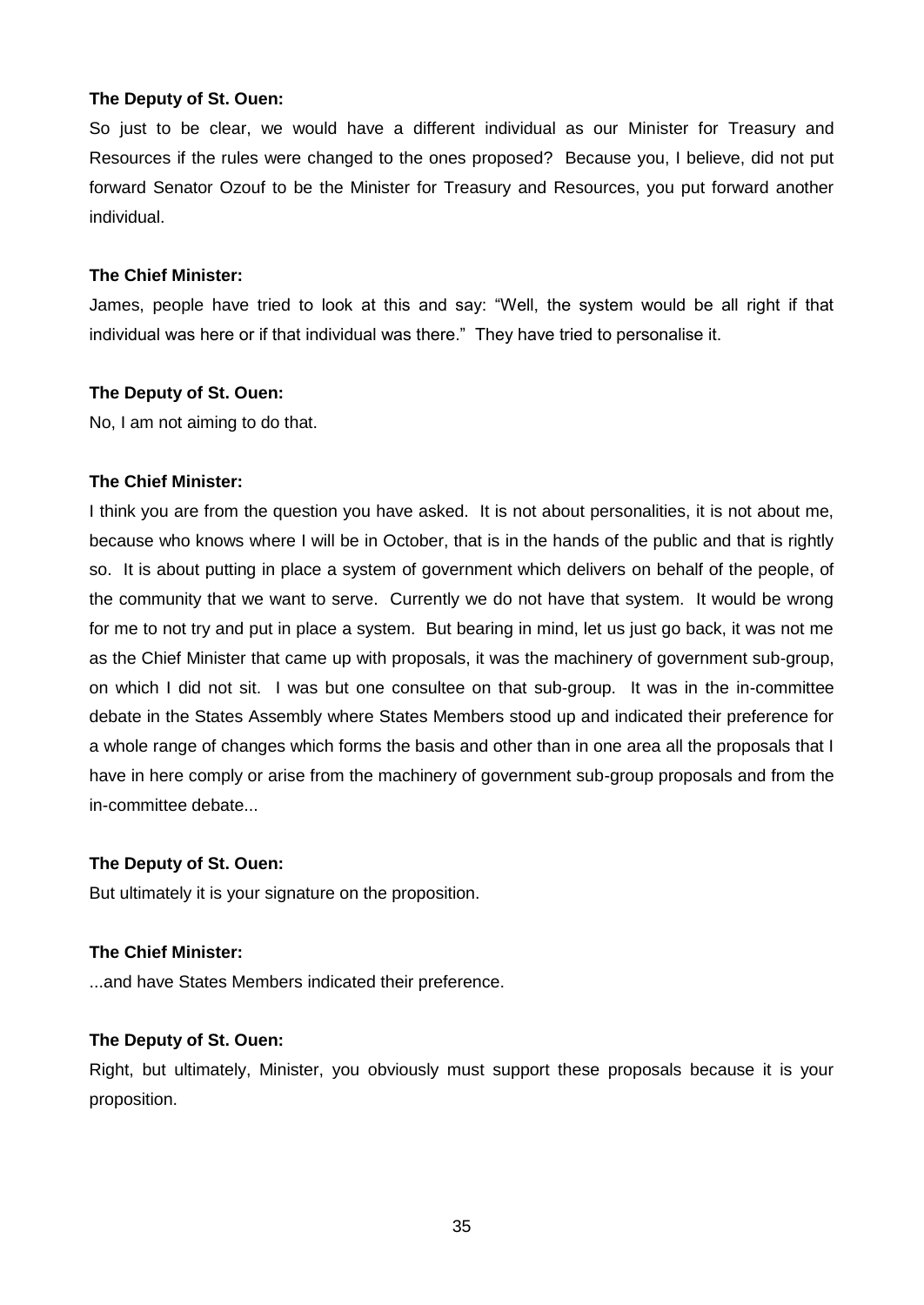Of course I did and that is why I am pleased to put my name on the bottom of the proposition but it is important that we understand the genesis of these proposals.

## **The Deputy of St. Ouen:**

Just to put the record straight, because obviously we would not want to personalise things, as you just suggested, could you just remind the Panel which other members of your team were not selected?

## **The Chief Minister:**

I do not think the Panel need reminding of that. The Panel were in the States during that process and the Panel voted on the list of Members that I put forward.

## **Senator S.C. Ferguson:**

All right, can we move on to freedom of information?

## **The Connétable of St. Lawrence:**

Freedom of information **[Laughter]** you do not know what questions will be asked under that, do you, Minister?

## **The Chief Minister:**

I do not.

## **The Connétable of St. Lawrence:**

My question is: how is the work progressing?

## **The Chief Minister:**

John, do you want to take that one.

## **Chief Executive Officer:**

Yes, just very briefly. The additional contract staff have been advertised and quite a few have been recruited. The latest information I have is 65 retention schedules have now been completed which is the important...

## **The Connétable of St. Lawrence:**

Sorry, what schedules?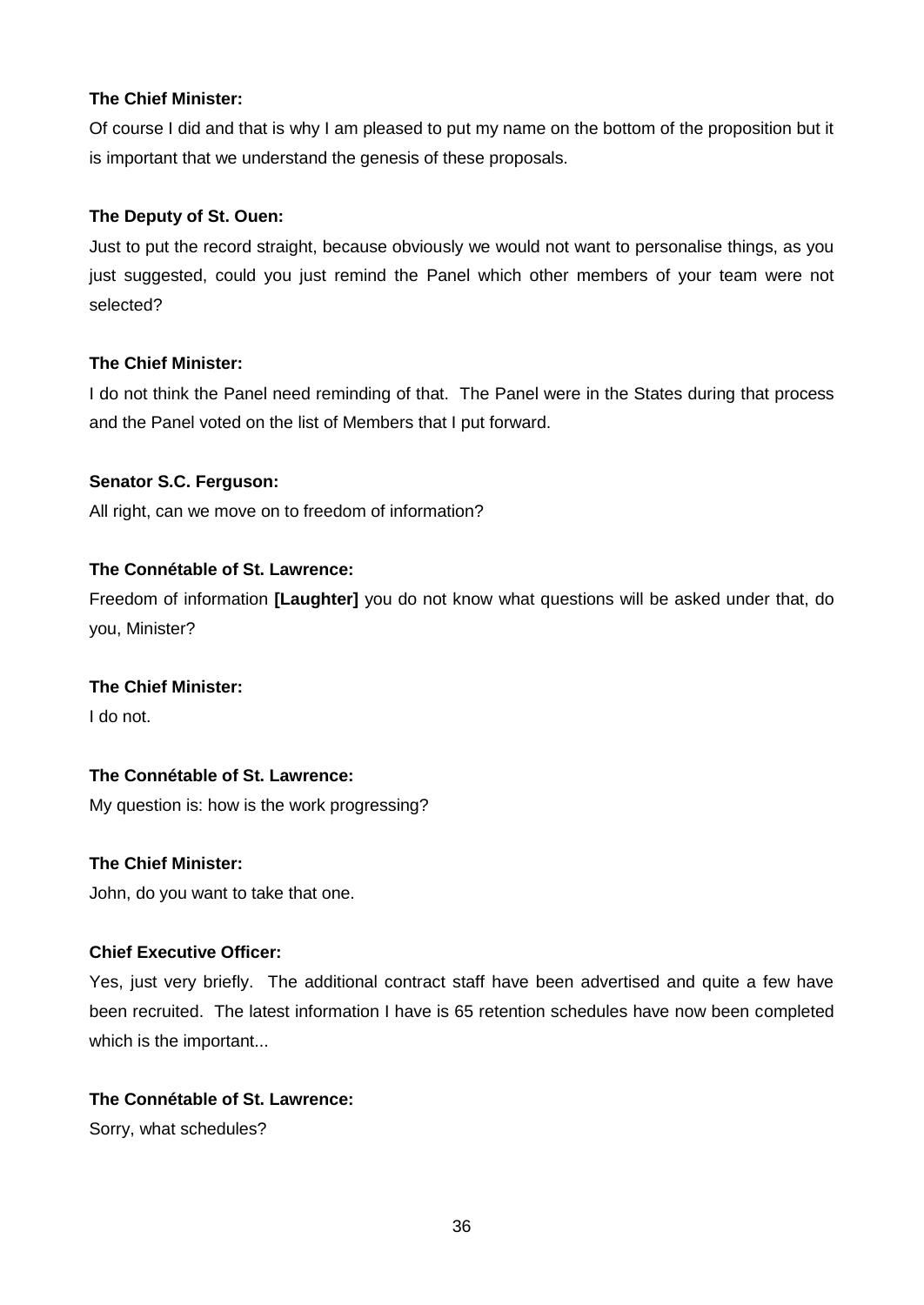## **Chief Executive Officer:**

Retention schedules. This is the work we do in conjunction with Jersey Archive to make sure that we have a protocol...effectively that is what it is, it is a protocol that says what you should keep, for how long and then where it is stored. So 65 have been completed, another 25 are in draft and that is effectively the foundation for how we keep and manage our information for the future. Then once we have got the retention schedules set and each department has got its records in line with that schedule, then it is much easier to follow that all the way through, and that is perhaps an area that has been lacking in the past and why so much work has to be done now. So that is the main work.

#### **Deputy R.J. Rondel:**

Is there enough resources at the Archive?

#### **Chief Executive Officer:**

Part of the programme is the Archive are getting additional resources. So part of the funding that was agreed for the implementation of F.O.I. (Freedom of Information), I think it was two staff there but I would need to check that but I think it was included in that. That is obviously crucial because the Archive are the experts in advising us on the schedules and they are providing a lot of valuable information and support to departments.

#### **The Deputy of St. Ouen:**

John, can I ask while we are on the Archive, will the Archive have sufficient capacity - the building I am talking about - to provide and store the information?

#### **The Chief Minister:**

It is a trick question because probably the former Minister knows better than we do. **[Laughter]**

#### **The Deputy of St. Ouen:**

I am just wondering if you are on top of your game, Chief Minister.

## **Chief Executive Officer:**

I think the answer is it is obviously a substantial facility but the key going forward is to make sure that our records are stored electronically, which is a very different proposition to what the Archive stores for us. Having said that, there are still an awful lot of manual records stored in different locations, which is where the retention schedule is important because we need to go through that sifting exercise to make sure we keep what we have to keep under the law and as required under F.O.I. to be able to answer any F.O.I. questions.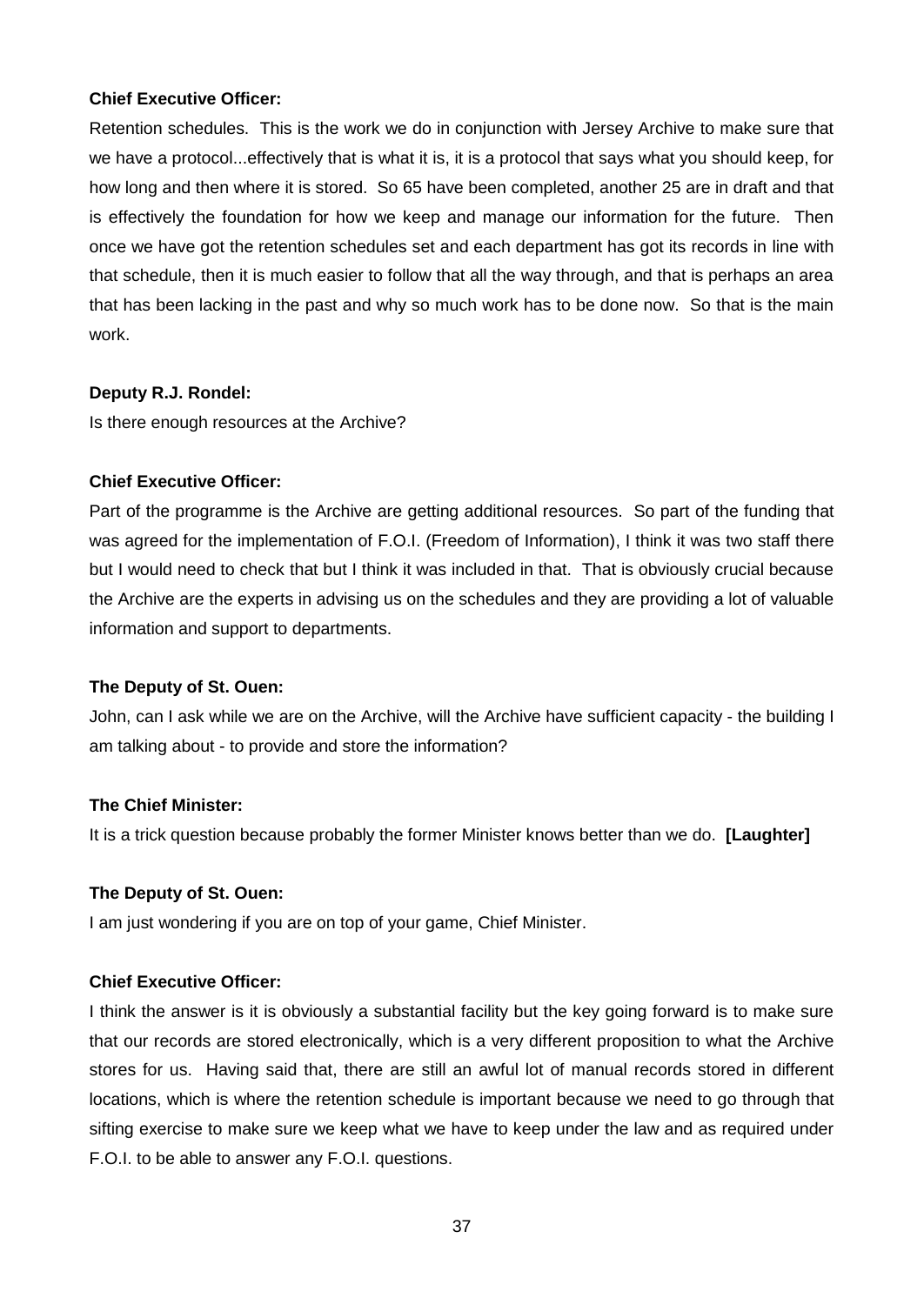## **The Connétable of St. Lawrence:**

How many departments are struggling with this?

## **Chief Executive Officer:**

I do not think I can give you an answer to how many are struggling. I think everyone is finding that there is a lot of work to do...challenging, I think. Obviously some of the bigger departments who will have a lot of records will be the ones who are having the demand but equally the extra resource that identify and the funding to deliver F.O.I. we need to be able to channel and make sure we channel the resource to those departments to give them as much assistance as possible.

## **The Connétable of St. Lawrence:**

The Chief Minister referred earlier, when he was speaking about the modernisation programme to all departments need to have complete buy-in for that. Do we have that for this project?

## **Chief Executive Officer:**

The answer is they do not have a choice because the law is coming in on 1st January 2015 so we have to be ready for it.

## **The Connétable of St. Lawrence:**

Will we he?

## **Chief Executive Officer:**

The law will be in so one way or another the departments will have to be able to answer F.O.I. questions.

## **The Connétable of St. Lawrence:**

Are regulations due to be lodged?

## **Chief Executive Officer:**

Yes.

## **The Connétable of St. Lawrence:**

When will that be?

## **The Chief Minister:**

I am trying to think, it is either 2 or 3 weeks ago that I signed the decision for the drafting of some amended regulations so I do not exactly when...unless you have got the date, John.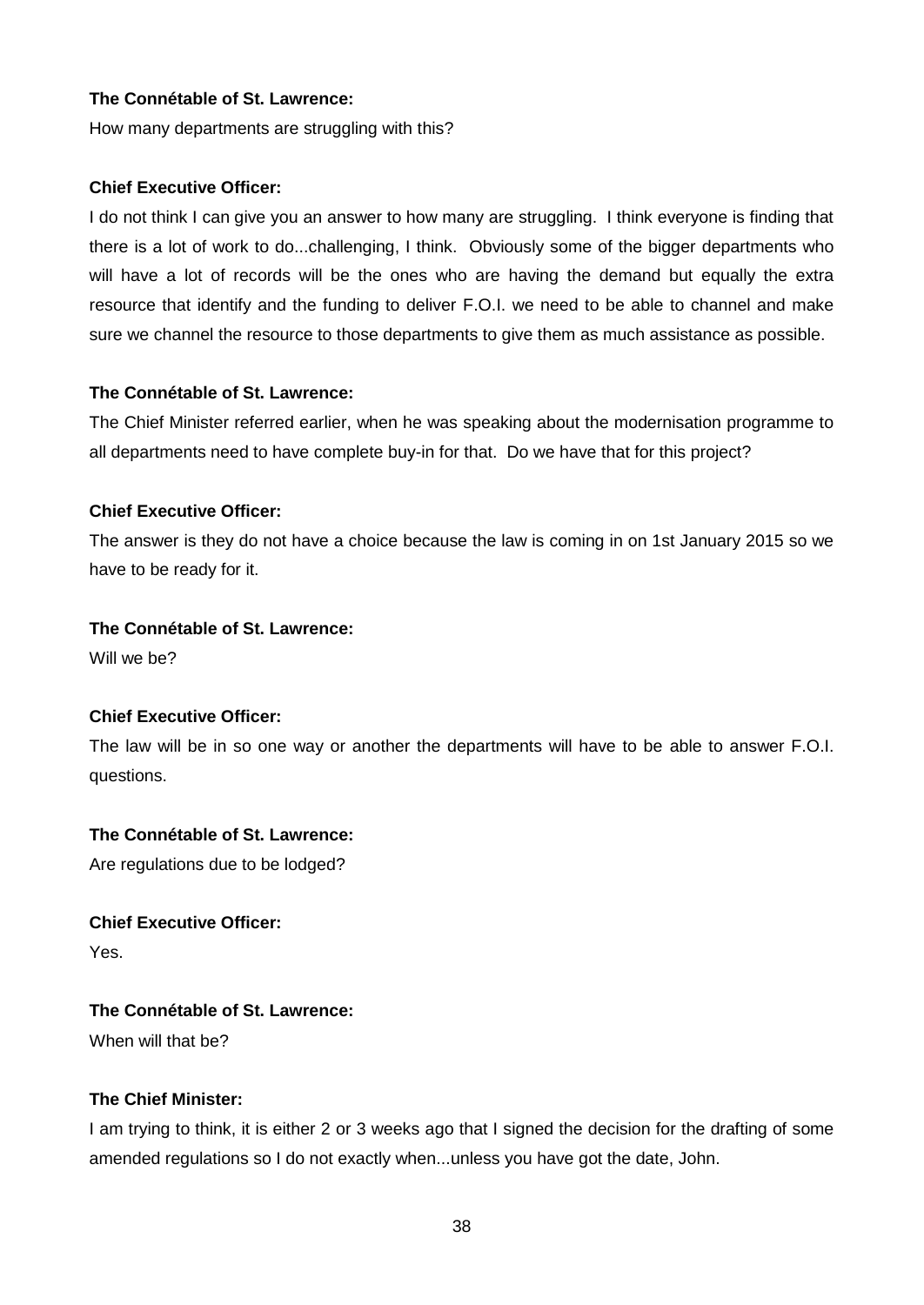## **Chief Executive Officer:**

I am just going to see if it is on...I think it is on this.

## **The Connétable of St. Lawrence:**

What are they? What will we be debating?

## **Chief Executive Officer:**

When you had the list it was not scheduled for a date. It is non-scheduled so it is down for...certainly it needs to be in this side of the summer recess.

## **The Chief Minister:**

So it was about cost limits and fees.

## **The Connétable of St. Lawrence:**

We are talking about implementation on 1st January next year, how many requests under the current system have you had this year for information?

## **The Chief Minister:**

I do not have that information with me but I am sure we can get it.

## **The Connétable of St. Lawrence:**

In that case you cannot tell us how many you have refused?

## **The Chief Minister:**

No, I do not have the...

## **The Connétable of St. Lawrence:**

You will supply us with that information then?

## **The Chief Minister:**

Yes.

## **The Connétable of St. Lawrence:**

Under the current system, because I am not an avid reader of the *J.E.P (Jersey Evening Post)* but I do tend to look through it and every now and again we see...

## **The Chief Minister:**

You get it electronically now, I am just waiting for them to be able to tweet it as an attachment.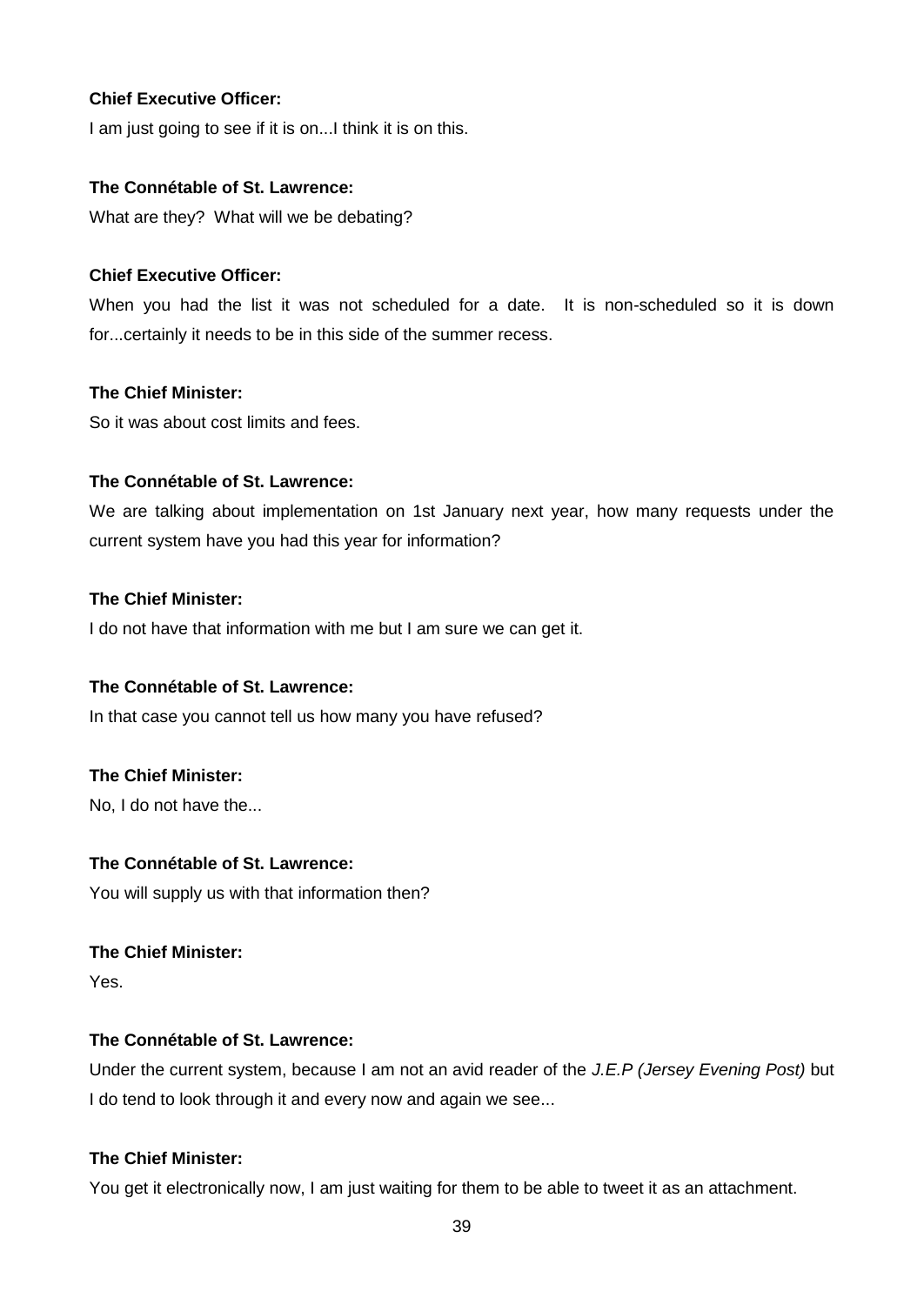## **The Connétable of St. Lawrence:**

Do not try and throw me, Minister. **[Laughter]** Disrupt my thought process. Every now and again you do see articles that they prepare based on information that they had access to by requesting it, I think, under the information code. I suppose you will not have the answer to this either, that is the media asking because the media are aware of what they are able to do, will you supply us with information on the number of requests that you have received from individuals as well as media?

## **The Chief Minister:**

I am not sure they will be differentiated.

## **The Deputy of St. Ouen:**

That is okay.

## **The Chief Minister:**

Because currently there is no differentiation. There may be but I would not have thought so.

## **Chief Executive Officer:**

No, we treat them all the same.

## **The Chief Minister:**

The same, yes.

## **Chief Executive Officer:**

I can certainly say, from the Chief Minister's Department, we have very rarely refused one. It would only be on the basis if there was personal information that was being asked to be disclosed, which under the code we would not do, or information that would jeopardise the financial position of the States. It is very rare that we refuse them.

## **The Connétable of St. Lawrence:**

Thank you.

## **Senator S.C. Ferguson:**

Finally, in the last 2 or 3 minutes, the Council of Ministers recently discussed the financial services industry policy framework. What was the outcome of those discussions?

## **The Chief Minister:**

They approved the policy framework with some, as you would expect, suggested changes here and there. We are in the process of putting those through. As I said right at the start, that is one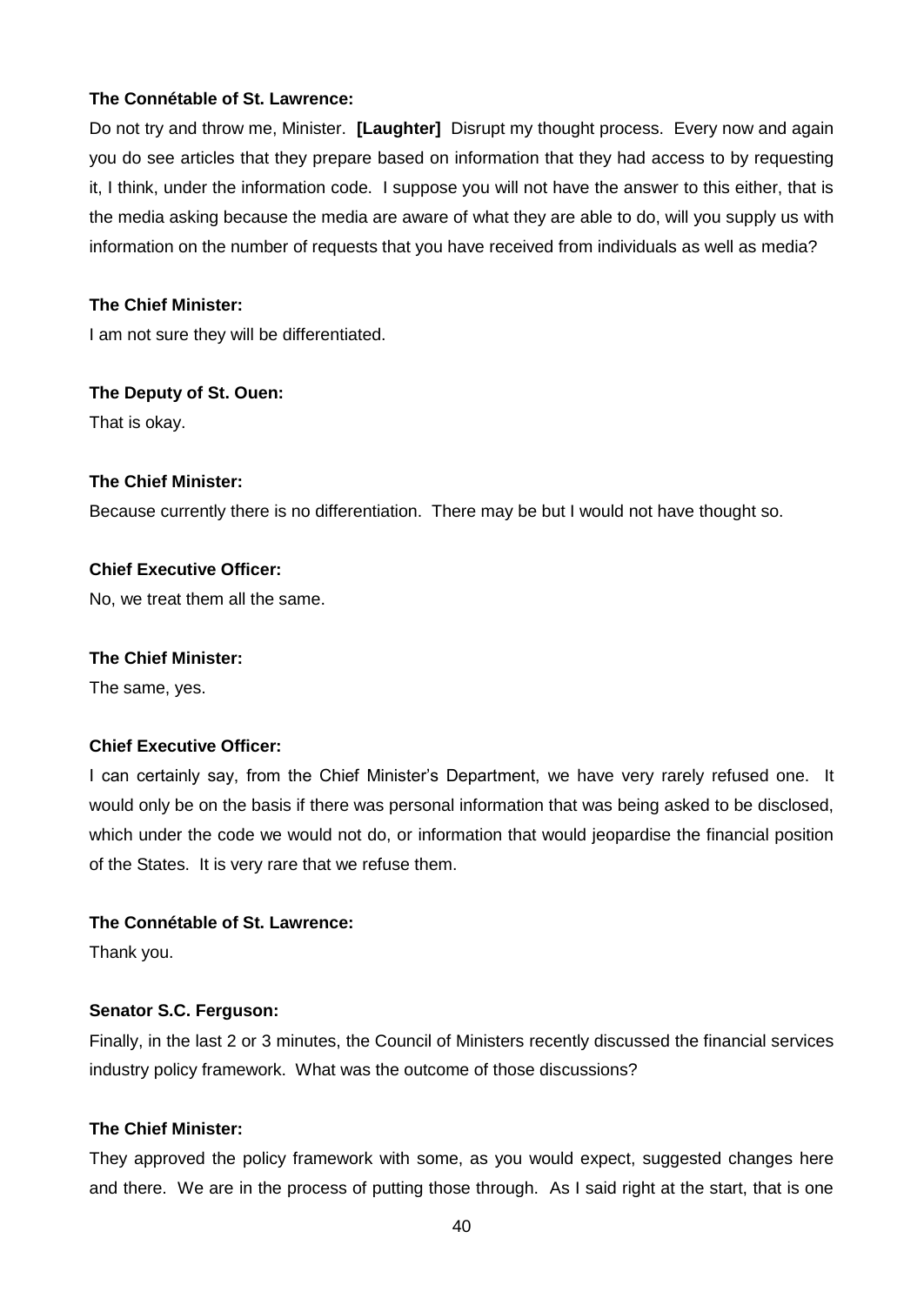of my top priorities to get that policy framework launched over the next 10 days or so before Easter.

## **Senator S.C. Ferguson:**

Who are you launching it…what was the purpose of the document?

## **The Chief Minister:**

It is a step forward. Government has not had a policy framework when it comes to financial services in the past. It talks about the working together of government, industry and regulator. It talks about why financial service institutions might want to come to Jersey, it talks about what we hope to do in the future.

## **Senator S.C. Ferguson:**

Who is going to read it?

**The Chief Minister:** Hopefully you are, Chairman.

**Senator S.C. Ferguson:** I have read it.

## **The Chief Minister:**

You have read it?

## **Senator S.C. Ferguson:**

Yes. That is why I am asking the questions. I could not work out who it was aimed at.

## **The Chief Minister:**

That is a good question because it has a multi-faceted audience so hopefully it will be aimed at, yes, financial institutions so that they know that government welcomes them and thinks that they have got a future here. It is more outward facing as well. So we take it with us on our trips. Also hopefully it will be read by States Members and hopefully also it will be read by members of the public.

## **Senator S.C. Ferguson:**

I think I had better speak to you afterwards.